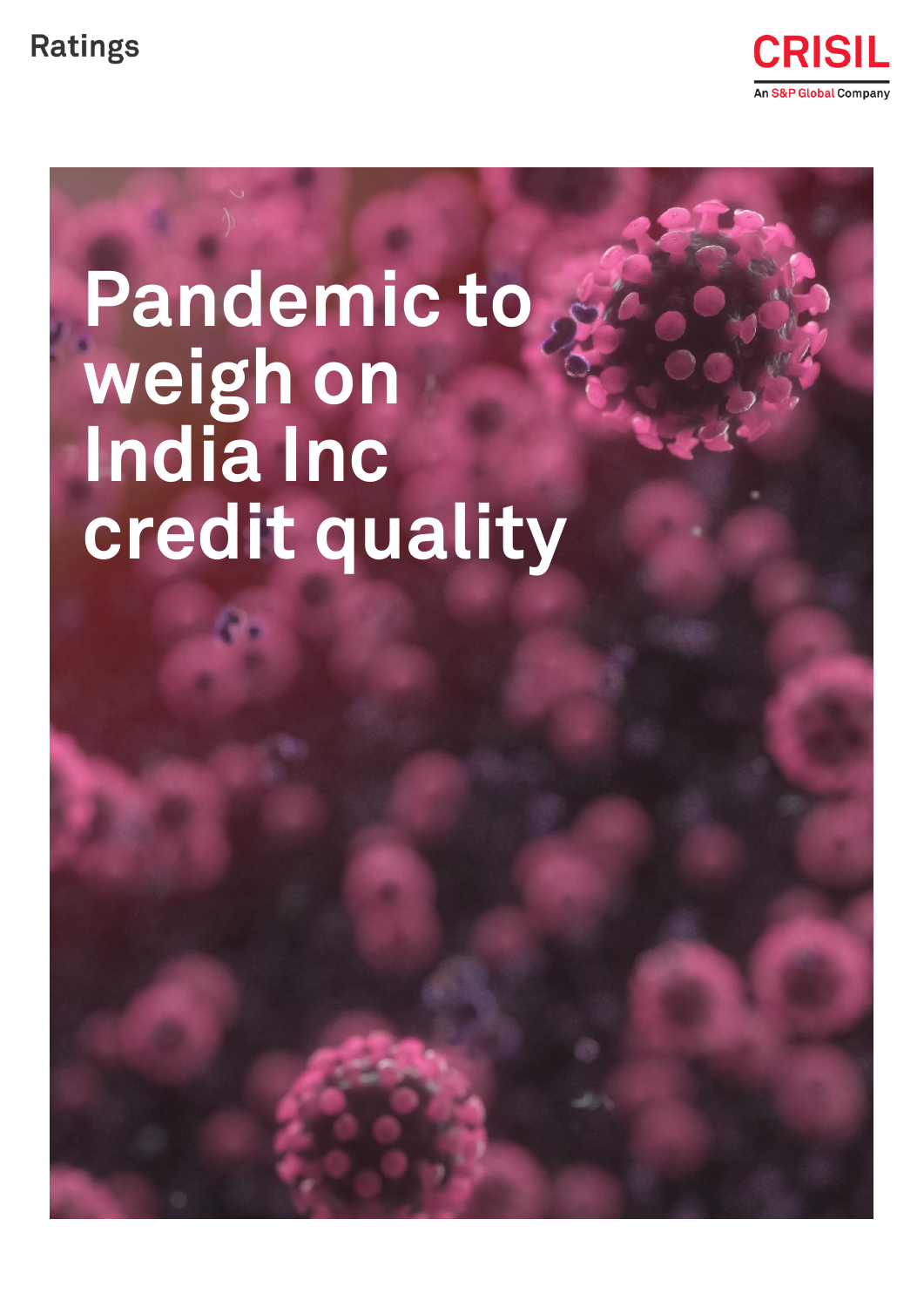#### **Analytical contacts**

**Somasekhar Vemuri** Senior Director CRISIL Ratings [somasekhar.vemuri@crisil.com](mailto:somasekhar.vemuri@crisil.com)

**Krishnan Sitaraman** Senior Director CRISIL Ratings [krishnan.sitaraman@crisil.com](mailto:krishnan.sitaraman@crisil.com)

**Rohit Inamdar** Senior Director CRISIL Ratings [rohit.inamdar@crisil.com](mailto:rohit.inamdar@crisil.com)

**Mohit Makhija** Director CRISIL Ratings [mohit.makhija@crisil.com](mailto:mohit.makhija@crisil.com)

**Anubha Yadav** Senior Rating Analyst CRISIL Ratings [anubha.yadav@crisil.com](mailto:anubha.yadav@crisil.com) **Subodh Rai** Senior Director CRISIL Ratings [subodh.rai@crisil.com](mailto:subodh.rai@crisil.com)

**Manish Gupta** Senior Director CRISIL Ratings [manish.gupta@crisil.com](mailto:manish.gupta@crisil.com)

**Akshay Chitgopekar** Director CRISIL Ratings [akshay.chitgopekar@crisil.com](mailto:akshay.chitgopekar@crisil.com)

**Kanmaani S** Associate Director CRISIL Ratings [kanmaani.s@crisil.com](mailto:kanmaani.s@crisil.com)

**Gurninder Aurora** Assistant Manager CRISIL Ratings [gurninder.aurora@crisil.com](mailto:gurninder.aurora@crisil.com)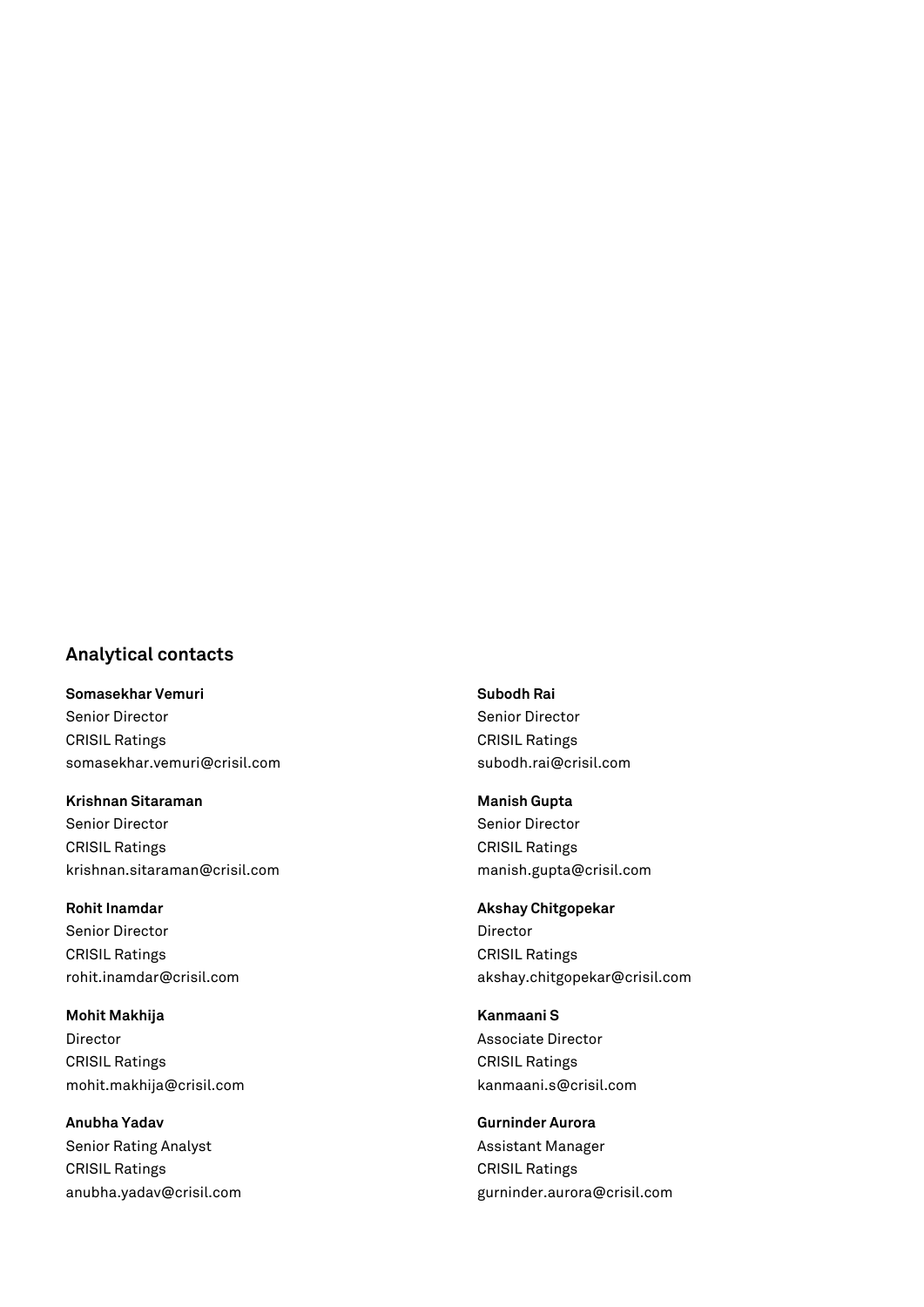

# **Contents**

| For corporates, recovery a function of demand resilience and working capital normalisation 14  |  |
|------------------------------------------------------------------------------------------------|--|
|                                                                                                |  |
|                                                                                                |  |
| CRISIL's ratings exhibit robust, best-in-class quality metrics in a challenging environment 28 |  |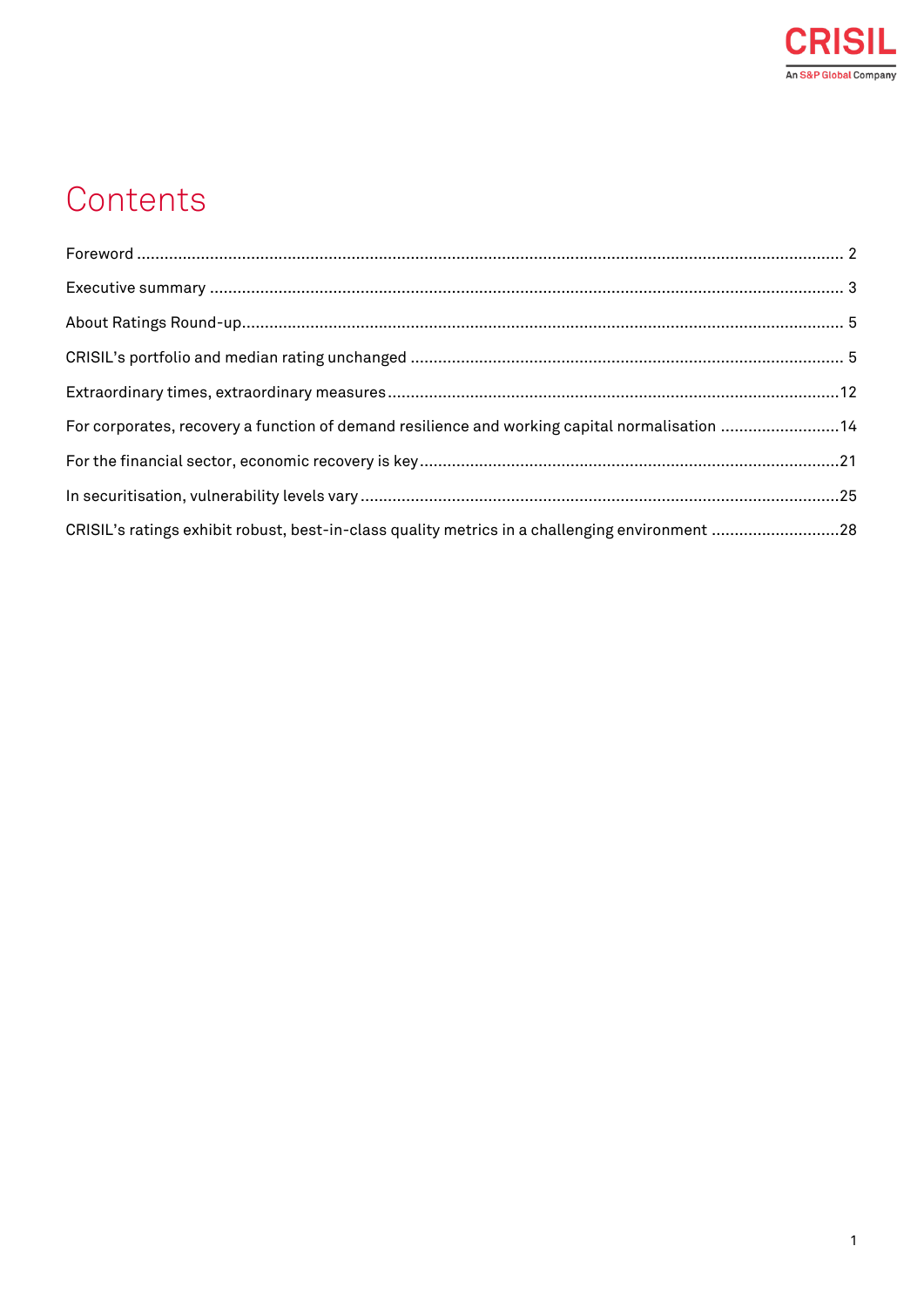## <span id="page-3-0"></span>Foreword

We are in unprecedented times. The Covid-19 pandemic is spreading across the world and India is no exception. The lockdown of nearly 130 crore people and a large number of businesses is leading to disruptions and dislocations on a scale never imagined. It has slammed the brakes on economic activity and caused enormous human suffering. And we may be in early stages of the pandemic yet.

As may be expected, both markets and the economy have reacted sharply to the pandemic and its implications for businesses. Sample the shivers:

- India's gross domestic product (GDP) growth for fiscal 2021 was pegged at 6% by the Reserve Bank of India (RBI) on February 6, and by CRISIL at 5.2%. CRISIL has since revised its reading 170 basis points lower to 3.5%, while the RBI in its monetary policy meeting in March, decided not to provide an outlook on GDP growth!
- Since February 1, 2020
	- S&P BSE Sensex is down over 30%, and most global indices have crashed and seen sharp volatility
	- **−** Crude oil is down 64%, while the rupee is trading 6% lower compared with the dollar
	- **−** AAA corporate bond yields have fluctuated in a wide band of over 200 basis points

In times like these, every assumption and model needs repeated recalibration because the environment can change rapidly. Modelling revenue growth, sector profitability, non-performing assets or any other metric for fiscal 2021 can be perilous because of inadequate information. But as the leading and most trusted credit rating agency in India, form a view we must with whatever is available – and also share with you.

It is in this backdrop that we are presenting this edition of Ratings Round-Up. Our views will be updated as the intensity, reach and duration of the pandemic and its implications become clear. We will continue to communicate those over the coming week and months.

As you are aware, this six monthly publication typically focuses on rating actions of the past six months and then underscores the credit outlook for India Inc.

In this edition, too, we present a brief summary of rating actions for the past six months. However, the primary focus is on trying gauging what's ahead in the near to medium term, given investor interest in the implications of the pandemic and lockdown for India Inc's credit profiles.

Take care and stay safe!

**– Somasekhar Vemuri, Subodh Rai and Krishnan Sitaraman**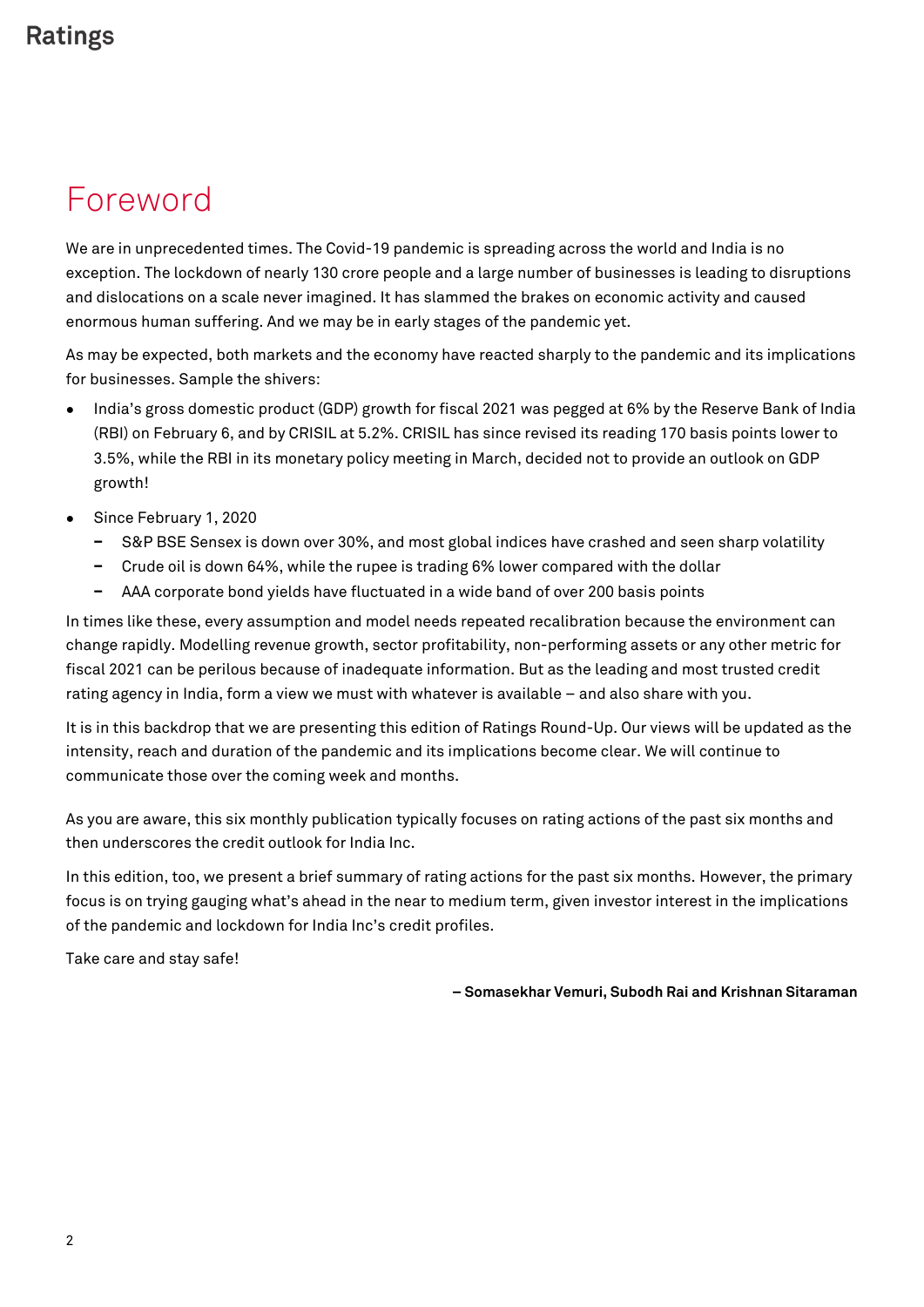# <span id="page-4-0"></span>Executive summary

Intensifying Covid-19 pandemic and a looming global recession have cast an unprecedented cloud over the credit quality outlook of India Inc, which has already been impacted by a slowing economy. This has forced CRISIL to slash its base-case GDP growth forecast for fiscal 2021 to  $3.5\%$ <sup>1</sup>.

The slowing economy is reflecting in rating actions with downgrades (469) outnumbering upgrades (360) in the second half of fiscal 2020, and CRISIL's credit ratio falling to 0.77 time from 1.21 times in the first half.

Amid intensifying credit pressures, timely measures by the RBI to permit banks to offer moratorium on servicing of bank loans until May 2020 comes as a big breather in the immediate term. Over the near to medium term, however, credit quality trends would be driven by the resilience of companies in terms of bouncing back from the near-standstill demand situation.

We foresee India Inc's credit quality deteriorating in the near term. Our study of 35 sectors, both from manufacturing and services, however, shows sharp variation in resilience in a post-Covid-19 landscape. While strong balance sheets or continuing demand will support some sectors during the current lockdown, a sharp pick-up in demand thereafter will help. However, some other sectors could be cramped by collapsing discretionary demand or high leverage.

These 35 sectors account for over 3,000 firms and over 71% of the debt (excluding financial sector) in CRISIL's rated portfolio. The key conclusions of this study include:

- **Nearly 44%** of the debt is in sectors expected to be in the high-resilience category. These include pharmaceuticals, fertilisers, oil refineries, and power & gas distribution & transmission due to the essential nature of products and even government support in some. Telecom and fast-moving consumer goods (FMCG) will see the least demand impact and for some of their sub-segments may indeed benefit from demand uptick during the pandemic-driven disruption
- **Nearly 52%** of the debt is in sectors expected to be in medium-resilience category. These include automobile manufacturers, power generators, roads and construction. While these sectors have moderate-to-high disruption due to the lockdown, key mitigating factors that cushion the cash flows include the presence of strong balance sheets or liquidity or expected stronger recovery in demand
- **Around 4%** of the debt in sectors in the least-resilience category. These include airlines, gems & jewellery, auto dealers and real estate due to the discretionary nature of goods and services, and weak balance sheets

In the financial services segment, the lockdown restrictions will have a near-term impact on both collections and fresh loan disbursements.

While the RBI moratorium provides some relief on the assets side, it is on the liabilities side that challenges could emerge for non-banking financial companies (NBFCs) with high share of capital market borrowings. That's because no moratorium has been announced so far for capital market borrowings (such as bonds and

 $\overline{a}$ <sup>1</sup> See CRISIL press release dated March 26, 2020, titled 'Slashing India's growth by 170 bps'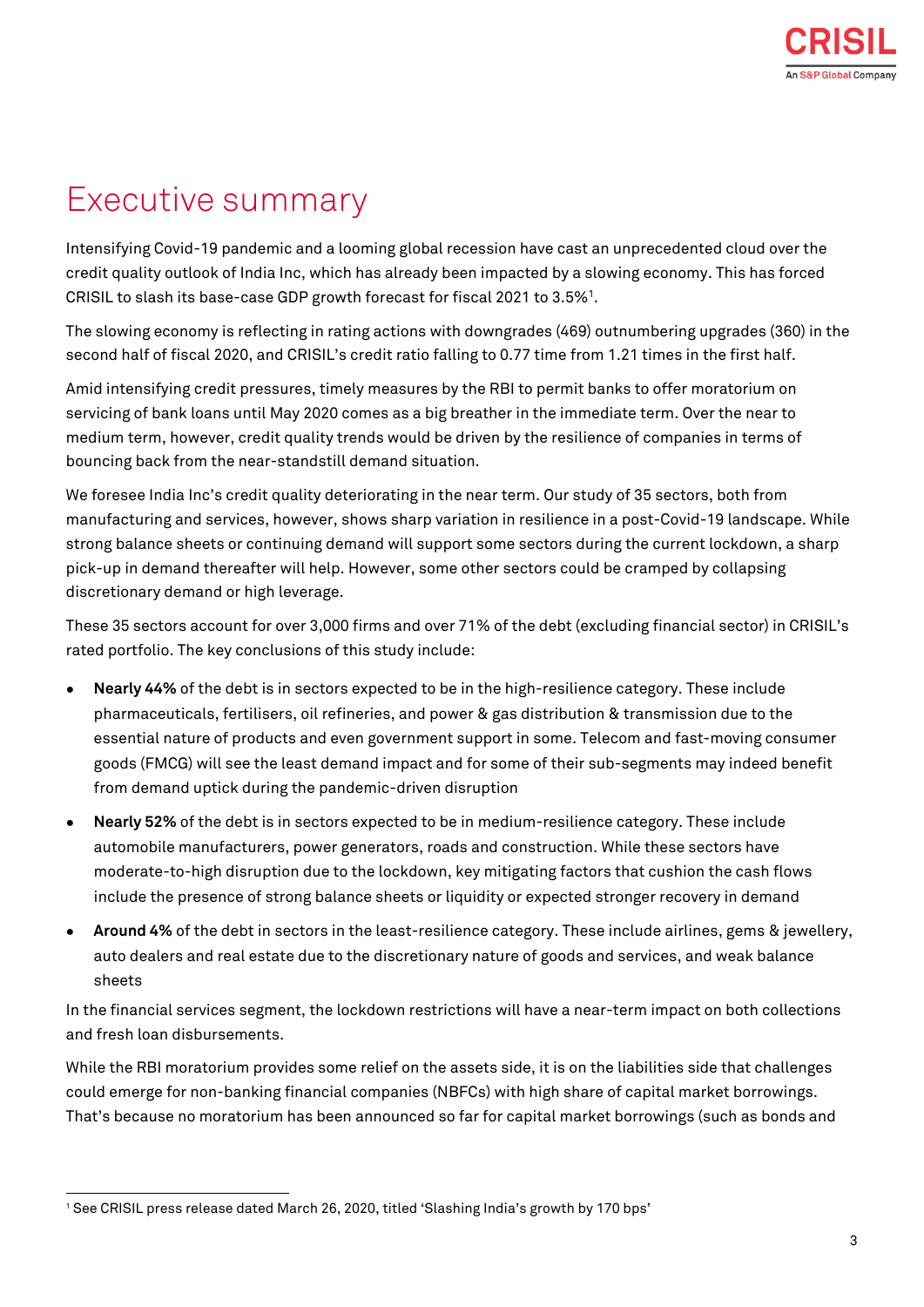commercial paper) and unless investors expressly consent to restructure the instrument terms, repayments on these will have to be made on time, during a period when collections would be impacted significantly.

NBFCs rated investment-grade by CRISIL have high levels of liquidity and/or enjoy strong parentage. CRISIL's analysis of the top 100 rated NBFCs indicates that a significant majority have liquidity buffer**<sup>2</sup>** of over 2 times towards the repayment of capital market borrowings due in the next two months.

In terms of the resilience of the underlying asset classes, CRISIL's analysis reveals that:

- Gold loans will see faster asset-backed recovery despite weaker income profile of borrowers, while home loans will be the least affected as majority of borrowers are salaried
- Vehicle loan and affordable home loan segments are expected to see moderate recovery as economic activity resumes.
- Microfinance, unsecured loans, and small and medium enterprise borrowers (including the loan against property segment) will continue to be impacted severely over the next 9-12 months owing to weak credit profile of borrowers amid a gradual economic recovery

An analysis of CRISIL-rated securitisation transactions shows that over 94% of them would be able to service initially promised cash flows to investors on time even if there is a near cessation in collections in the next two months. Long tenures, flexible payment structures and adequate cash collateral are factors that contribute to high safety in rated transactions. Securitisation transactions involving shorter tenure asset classes, structures with timely interest and timely principal (TITP) promise to investors and pools with relatively low amortisation, are some pockets of vulnerability.

Clearly, even as the pandemic rages, supportive measures from the Government of India and the RBI have eased pressure on cash flow across various sectors for the near term. As the lockdown is lifted, credit profiles will be back to being driven by fundamentals – namely, pace of economic recovery, demand resilience in respective sectors, and normalisation of working capital cycles.

However, the duration, spread and intensity of Covid-19 pandemic will continue to cloud the credit outlook for fiscal 2021 heavily, with rating downgrades likely to far outnumber upgrades. Any further fiscal and/or monetary support measures, as may be necessary, will be key monitorables for any upside to this expectation.

 $\overline{a}$ 

<sup>2</sup> Measured as (Cash available with NBFC + Unutilised bank lines)/(Capital market debt falling due till May 31, 2020)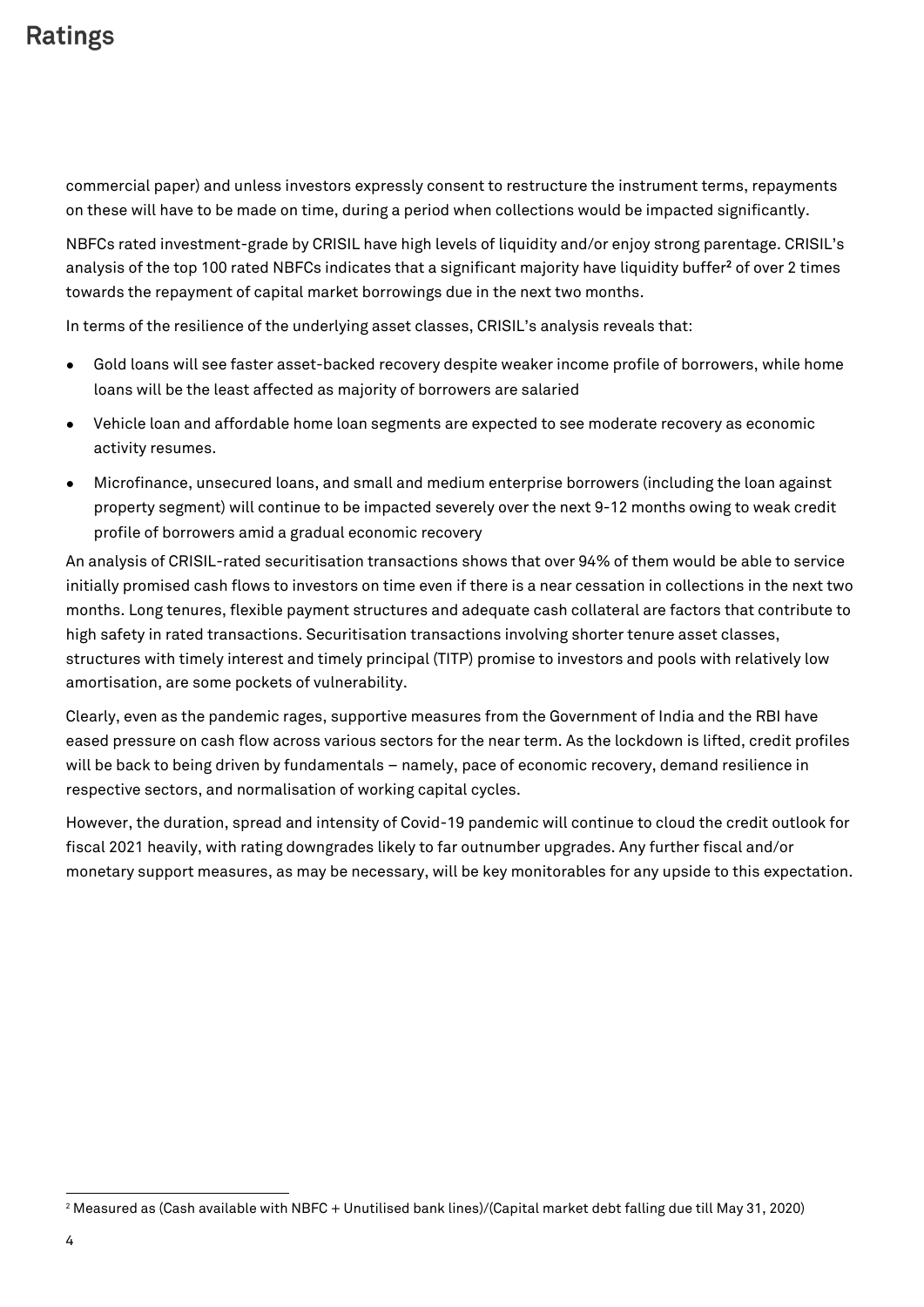# <span id="page-6-0"></span>About Ratings Round-up

The Ratings Round-up is a semi-annual publication that analyses CRISIL's rating actions and traces the linkages between such actions and the underlying economic and business trends. This edition analyses CRISIL's rating actions in the six months through March 2020. However, we focus a lot more on trying to see what lies ahead over the near to medium term, in consideration of investors' keen interest to know the implications of Covid-19 and the ensuing lockdown for India Inc's credit profiles.

## <span id="page-6-1"></span>CRISIL's portfolio and median rating unchanged



**Chart 1: Trends in rating distribution**

Source: CRISIL Ratings

The ratings outstanding as on March 31, 2020, in CRISIL's portfolio cover about 10,000 companies. Of these, 65% are in 'BB' or lower categories. Consequently, the median rating has stayed put in the 'BB' category. With the introduction of bank loan ratings in 2007 and rapid expansion of CRISIL's portfolio, especially into lower rating categories, the median rating has moved to 'BB' as on March 31, 2020, from 'AA' as on March 31, 2008.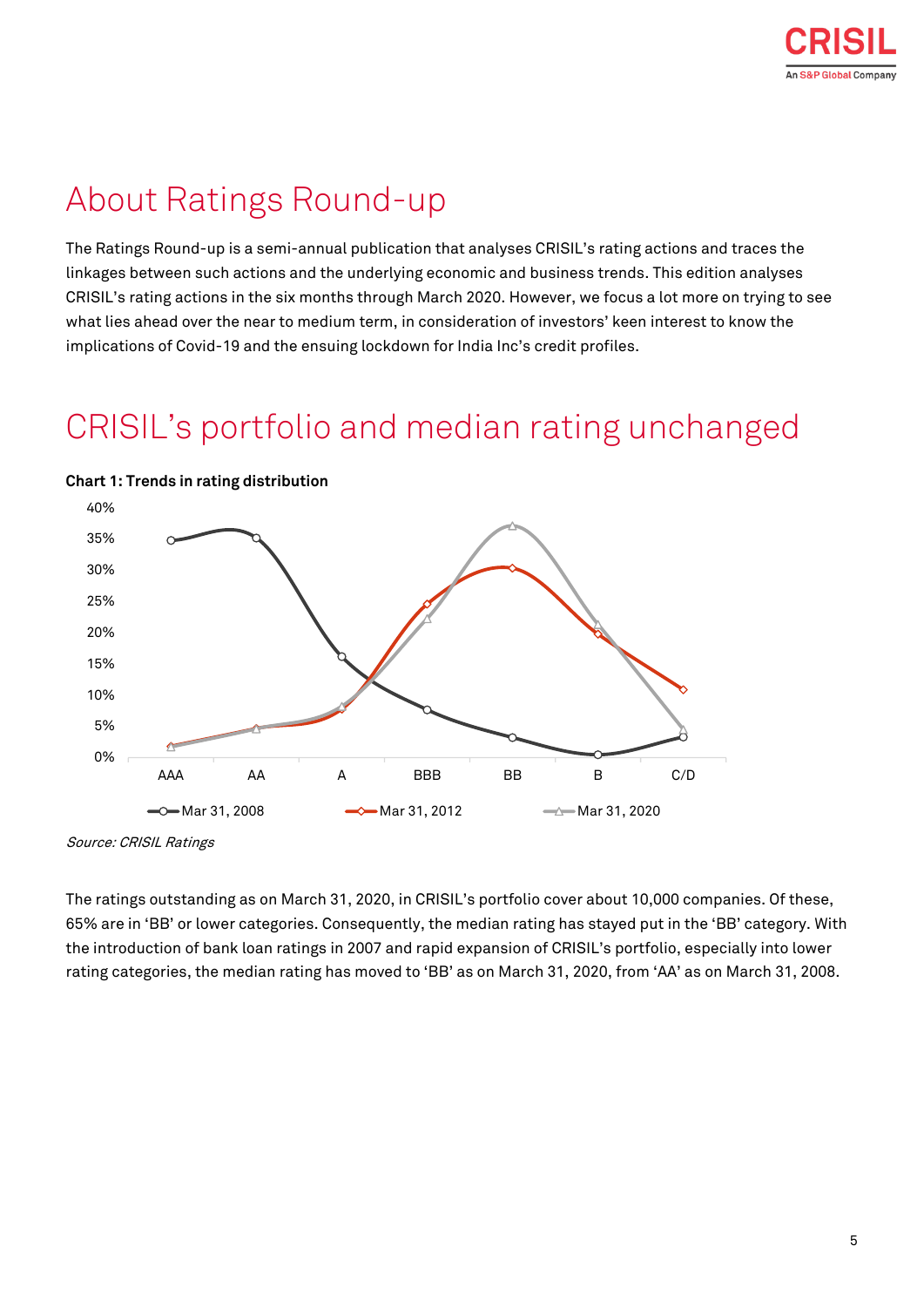

#### **Downgrades outpace upgrades in the second half of fiscal 2020**

**Chart 2: Trends in credit ratio and debt-weighted credit ratio**

Source: CRISIL Ratings



#### **Chart 3: Trends in credit ratio and debt-weighted credit ratio (on a rolling basis)**

Source: CRISIL Ratings

CRISIL's credit ratio and debt-weighted credit ratio were at 0.77 time and 1.24 times, respectively, for second half of fiscal 2020, against 1.21 times and 0.25 time in the first half. Similarly, the credit ratio and debtweighted credit ratio for fiscal 2020 were at 1.06 times and 0.80 time, respectively, as against 1.73 times and 1.65 times, respectively, for fiscal 2019.

In the Ratings Round-Up of September 2019, CRISIL had expected the credit ratio to moderate in fiscal 2020 because of slowing government spending and weakening of the global economy.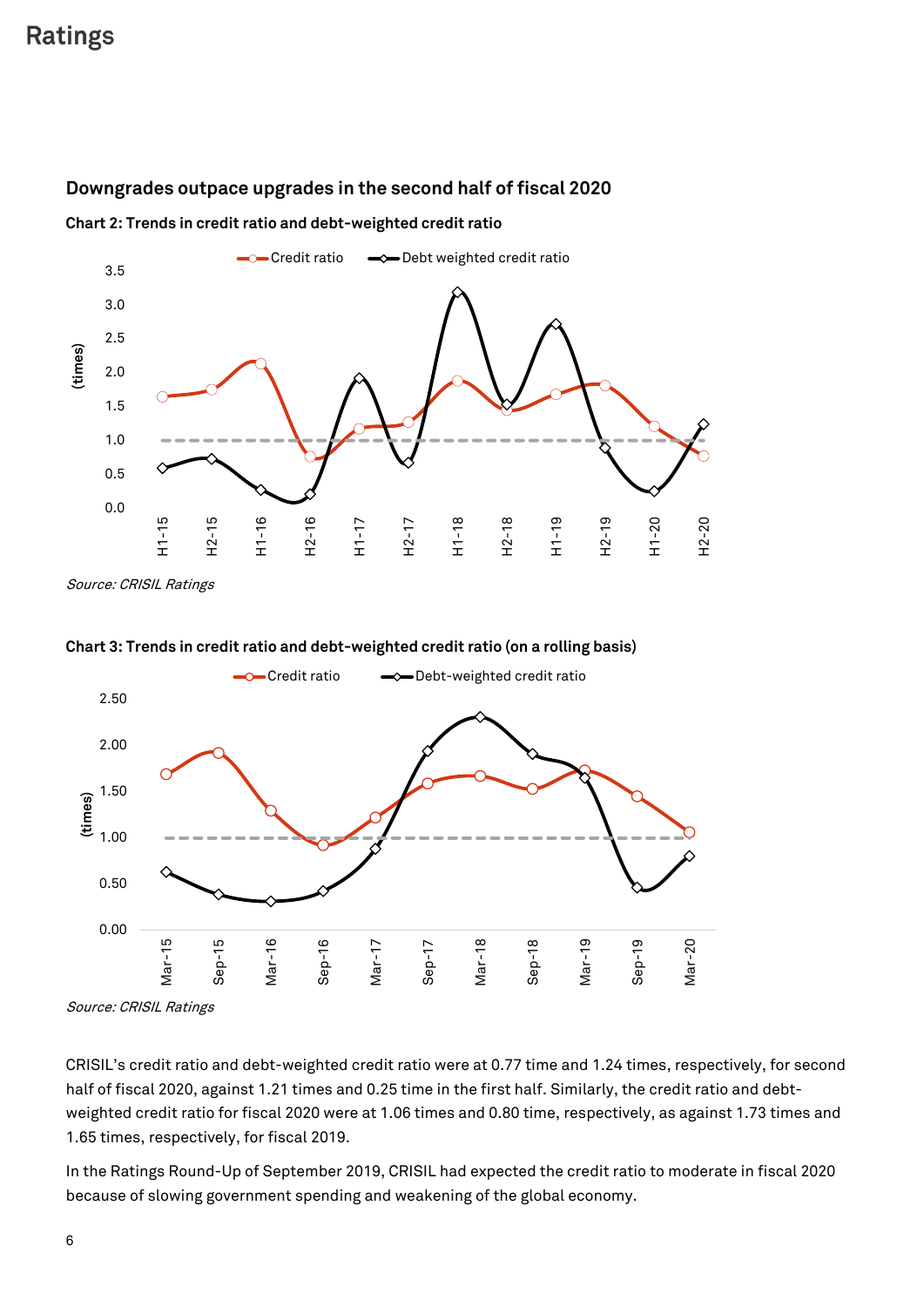

However, as the following charts show, there was a sharper decline in key macroeconomic indicators in fiscal 2020. During the second half of fiscal 2020, GDP reached a decadal low as growth slipped further vis-à-vis the first half. A decline in private consumption, fixed investment, and gross value added are a result of weak consumption demand, reduced government spending, and low capacity utilisation due to contraction in manufacturing, respectively.







Source: National Statistical Office Source: National Statistical Office



**Chart 6: Trends in sector-wise credit ratio**

The credit ratio declined across sectors, reflecting macroeconomic trends and the grim outlook for fiscal 2021.

In the wake of the disruption caused by the pandemic and its ramifications on domestic and global economic activity, CRISIL Research has slashed India's GDP growth estimate for fiscal 2021 to 3.5% from 5.2%. And even this assumes two things: a normal monsoon and recovery from the pandemic in the first quarter of fiscal 2021.

CRISIL Research has also noted that 'the non-linearity and complexity of what's unfolding creates uncertainties not only for businesses but for all mankind, and weighs heavily on sentiment and outlook, with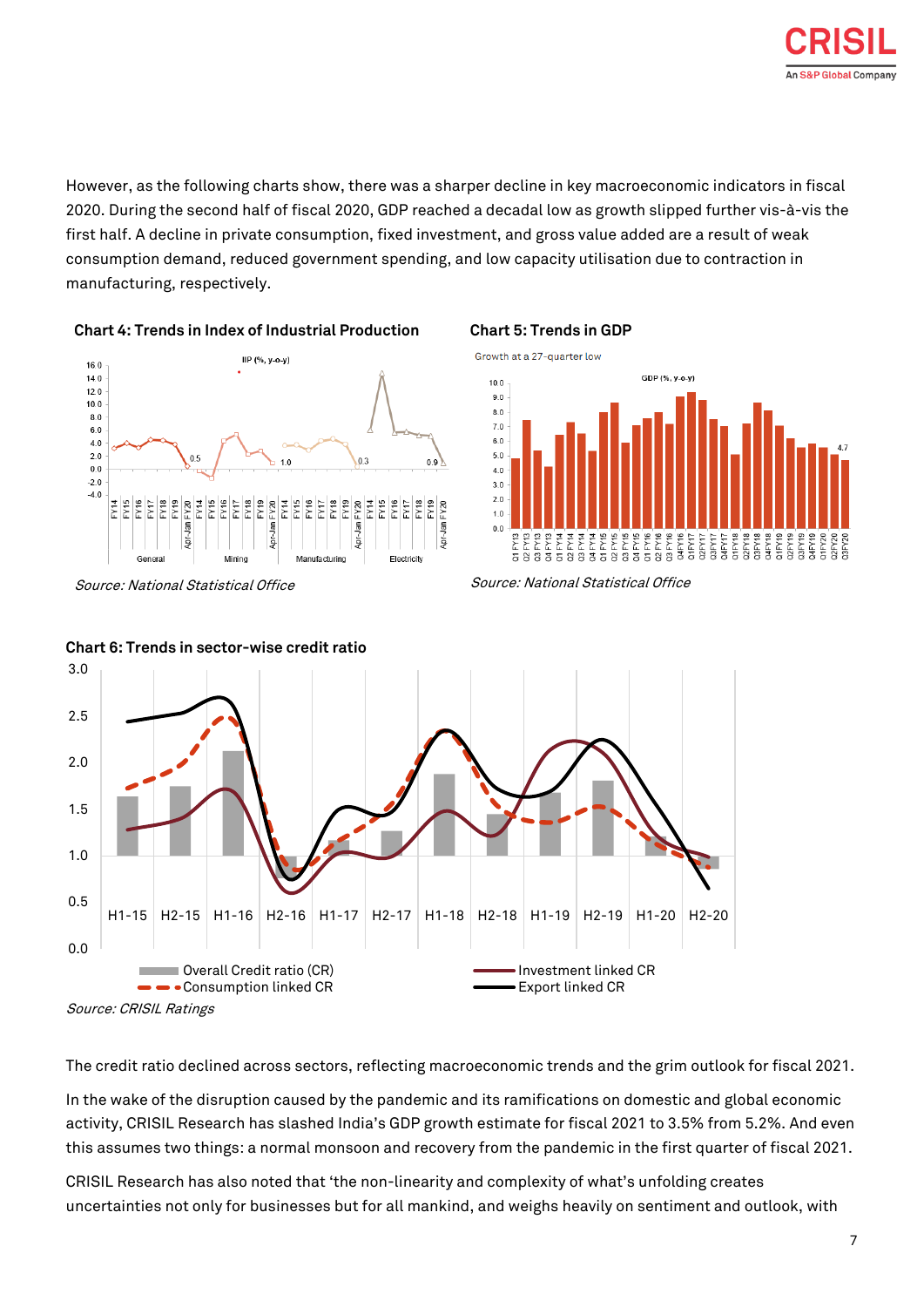risks tilted to the downside. Inability to control the pandemic and extension of the lockdown will aggravate supply and demand shocks.'

Hence, quantifying downside risks become difficult. These factors are expected to have a significant bearing on the credit quality outlook for fiscal 2021, as detailed in subsequent sections.

| <b>Investment-linked sectors</b><br>Government spending slackening |                               |  |
|--------------------------------------------------------------------|-------------------------------|--|
| 41%<br>of ratings outstanding as on date                           | $H2-20$<br><b>FY21</b><br>--- |  |

#### **Table 1: Sectoral trends in first and second halves of fiscal 2020**

|                               | Demand            | <b>Realisations</b> | <b>Working</b><br>capital | <b>Credit quality</b><br>$H2-20$ | <b>Remarks</b>                                         |
|-------------------------------|-------------------|---------------------|---------------------------|----------------------------------|--------------------------------------------------------|
| Construction &<br>engineering |                   | $\leftrightarrow$   |                           |                                  | Weak orders; working<br>capital stretch                |
| Industrial machinery          |                   | $\leftrightarrow$   |                           |                                  | Weak order book                                        |
| Real estate                   |                   |                     | $\leftrightarrow$         | $\leftrightarrow$                | Few upgrades from<br>commercial real estate            |
| Steel                         |                   |                     | $\leftrightarrow$         | ́                                | Moderating but better<br>realisations                  |
| Renewable power               | $\leftrightarrow$ |                     |                           | ́                                | Acquisitions by entities with<br>better credit profile |

Source: CRISIL Ratings

The credit ratio of investment-linked sectors has skidded to less than 1 time in the second half of fiscal 2020 due to the slackening pace of government investments and the overall domestic slowdown. Hence, downgrades increased significantly in sectors such as construction and engineering, and industrial machinery, which were hit by slower execution of orders apart from continued challenges in real estate.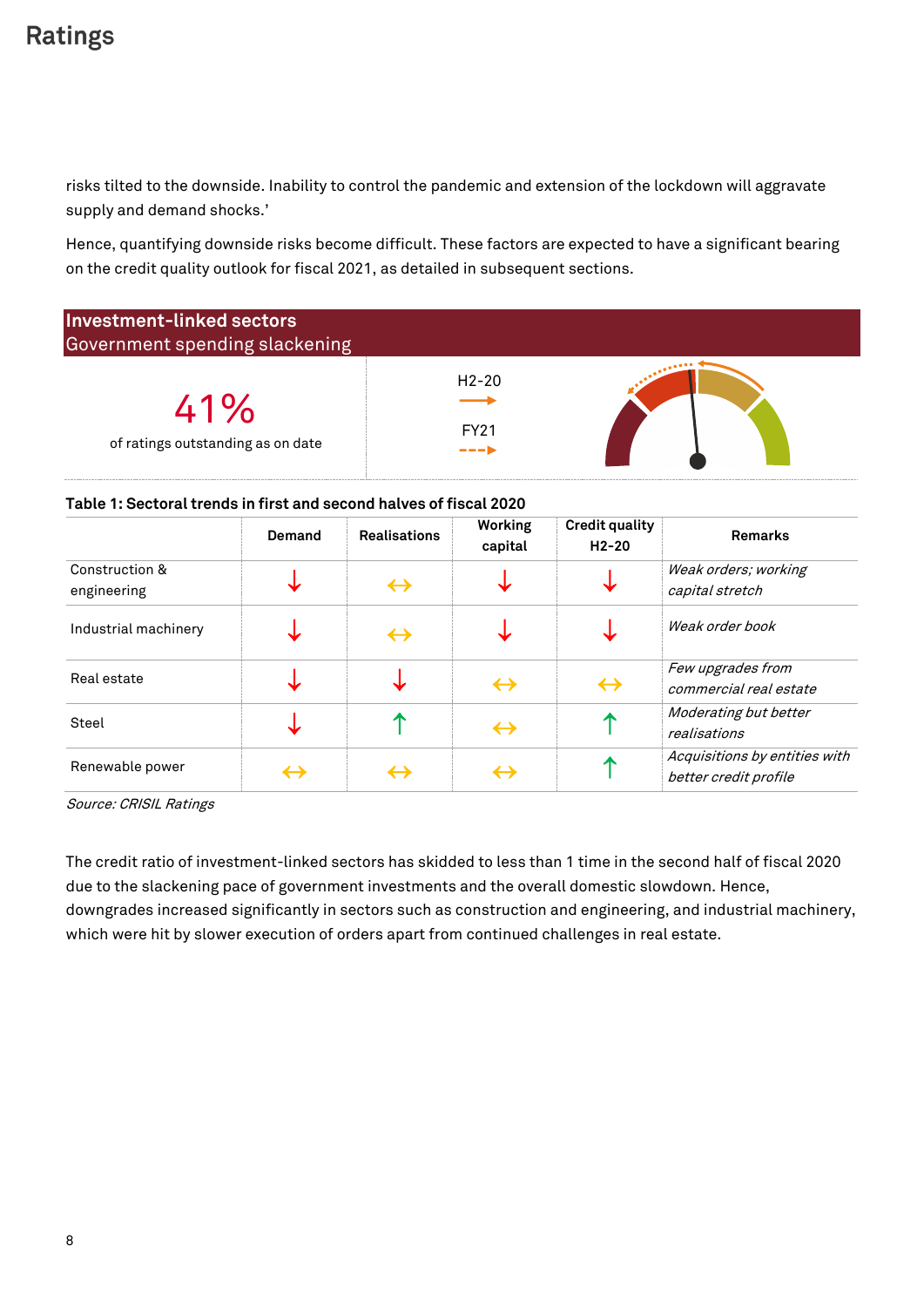

#### **Consumption-linked sectors** Slump in private consumption

| $13\%$<br>of ratings outstanding as on date | $H2-20$<br>FY21 |  |
|---------------------------------------------|-----------------|--|
|                                             | ----            |  |

#### **Table 2: Sectoral trends in first and second halves of fiscal 2020**

|                       | Demand | <b>Realisations</b> | <b>Working</b><br>capital | <b>Credit quality</b><br>$H2-20$ | <b>Remarks</b>                                                            |
|-----------------------|--------|---------------------|---------------------------|----------------------------------|---------------------------------------------------------------------------|
| Gems & jewellery      |        | $\leftrightarrow$   |                           |                                  | Covid-19 exacerbated<br>demand challenges from<br>Hong Kong for exporters |
| Automotive components |        | $\leftrightarrow$   | $\leftrightarrow$         |                                  | Weak automobile demand                                                    |
| Auto retailers        |        |                     |                           |                                  | Weak automobile demand                                                    |
| Hotels                |        |                     | $\leftrightarrow$         |                                  | Challenges post Covid-19<br>social distancing measures<br>in India        |
| Multiplexes           |        |                     | $\leftrightarrow$         |                                  | Challenges post Covid-19<br>social distancing measures<br>in India        |
| Agricultural products |        | $\leftrightarrow$   | $\leftrightarrow$         |                                  | Supported by good<br>monsoons; hangover of<br>Covid-19 remains            |

Source: CRISIL Ratings

The credit ratio for consumption-linked sectors continued to decline sharply in the second half of fiscal 2020. The slowdown in the automobile sector because of changes in emission norms, lower discretionary consumption in apparel and lifestyle goods on lower wage growth, and tightening of credit conditions following the NBFC crisis dampened retail sentiment. Agricultural commodities, however, have performed well on the back of a good monsoon. Consequently, sub-sectors such as rice constituted a major portion of upgrades, driven by volume growth and better financial risk profiles of smaller entities.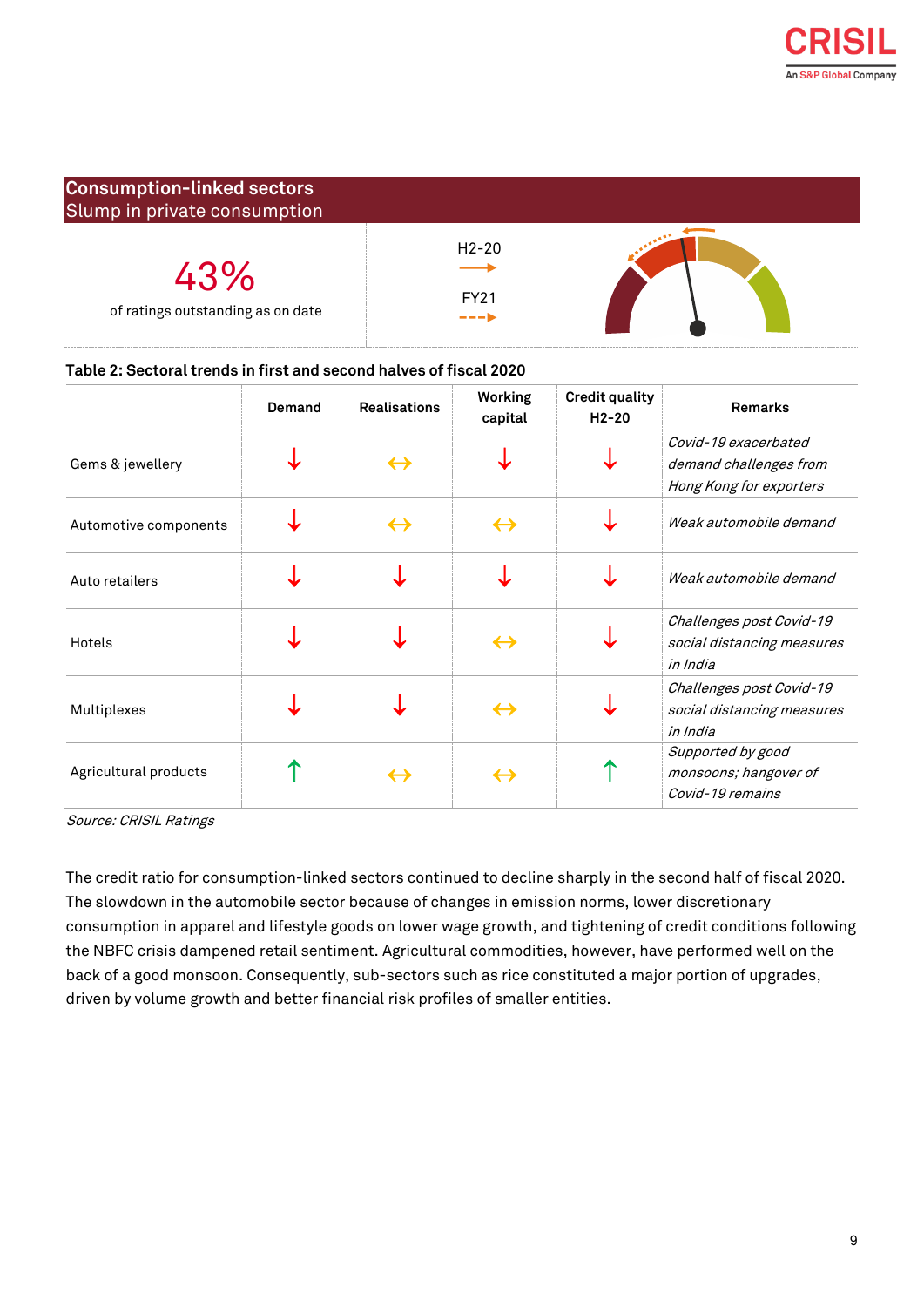| <b>Export-linked sectors</b><br>Rising global uncertainties to impact demand |                                     |  |  |  |
|------------------------------------------------------------------------------|-------------------------------------|--|--|--|
| 12%<br>of ratings outstanding as on date                                     | $H2-20$<br><b>FY21</b><br>$- - - 1$ |  |  |  |

#### **Table 3: Sectoral trends H1-20 vs H2-20**

|                                  | Demand | <b>Realisations</b> | <b>Working</b><br>capital | <b>Credit quality</b><br>$H2-20$ | <b>Remarks</b>                                                                                                             |
|----------------------------------|--------|---------------------|---------------------------|----------------------------------|----------------------------------------------------------------------------------------------------------------------------|
| Textiles (readymade<br>garments) |        |                     |                           |                                  | Continued high competitive<br>intensity; Covid-19 overhang<br>on demand                                                    |
| Textiles (ginning &<br>spinning) |        |                     | $\leftrightarrow$         |                                  | Increase in cotton prices<br>and weak demand                                                                               |
| Electronic components            |        |                     |                           |                                  | Post Covid-19 impact in key<br>consuming countries                                                                         |
| Pharmaceuticals                  |        |                     | $\leftrightarrow$         | $\leftrightarrow$                | Players with product<br>diversification benefitted<br>while select few with weak<br>balance sheets witnessed<br>downgrades |

Source: CRISIL Ratings

The credit ratio of export-linked sectors weakened in fiscal 2020, much sharper (to less than one time) in the second half. These sectors were already affected, albeit not severely, by the US-China trade war combined with economic slowdown in the Europe. However, they also benefitted from new opportunities, especially in the pharmaceuticals and information technology sectors. Growth in the readymade garments industry remained crimped by intense competition in the export markets, despite the depreciation of the rupee.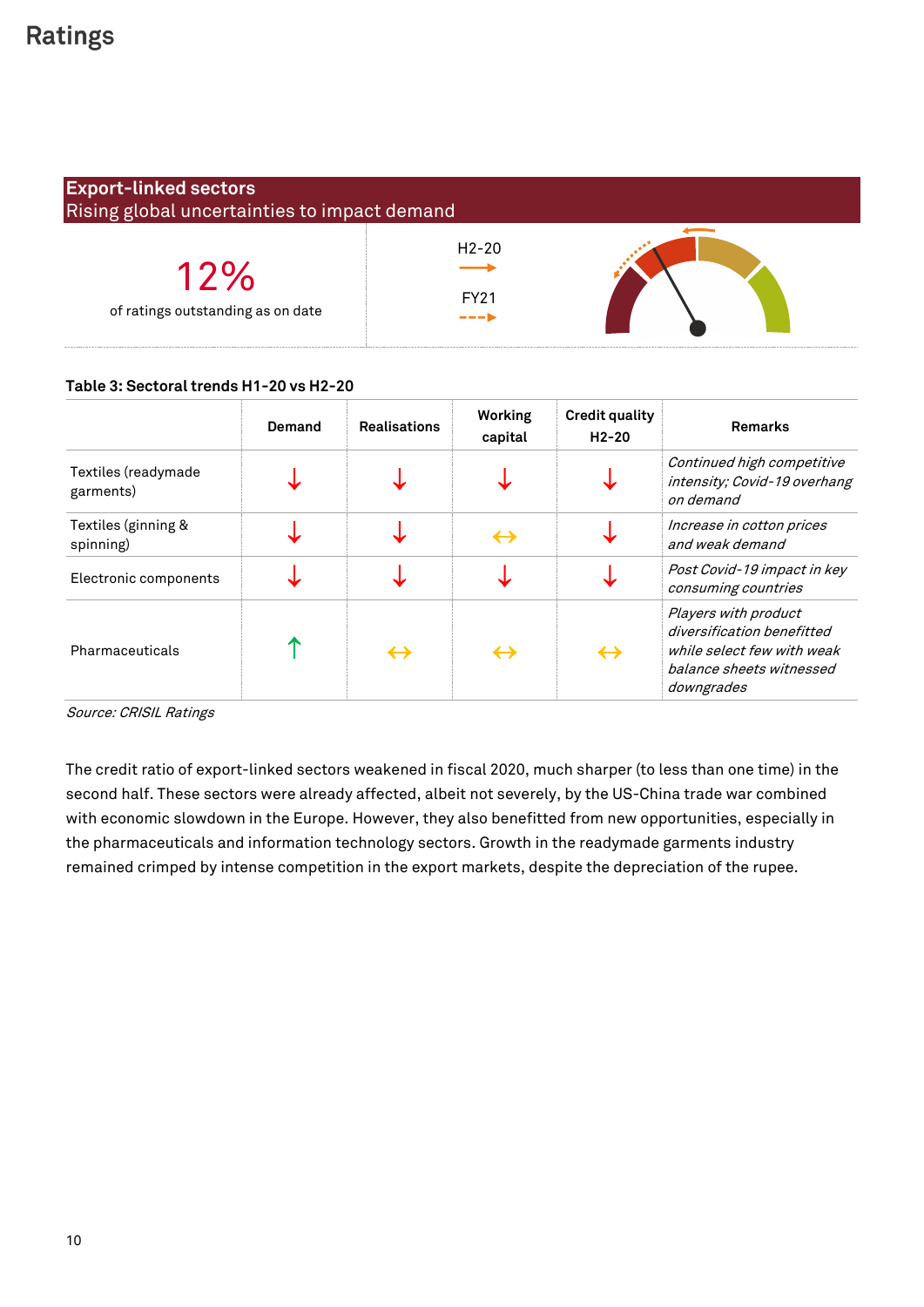

# **Impact on the corporate and finance sectors**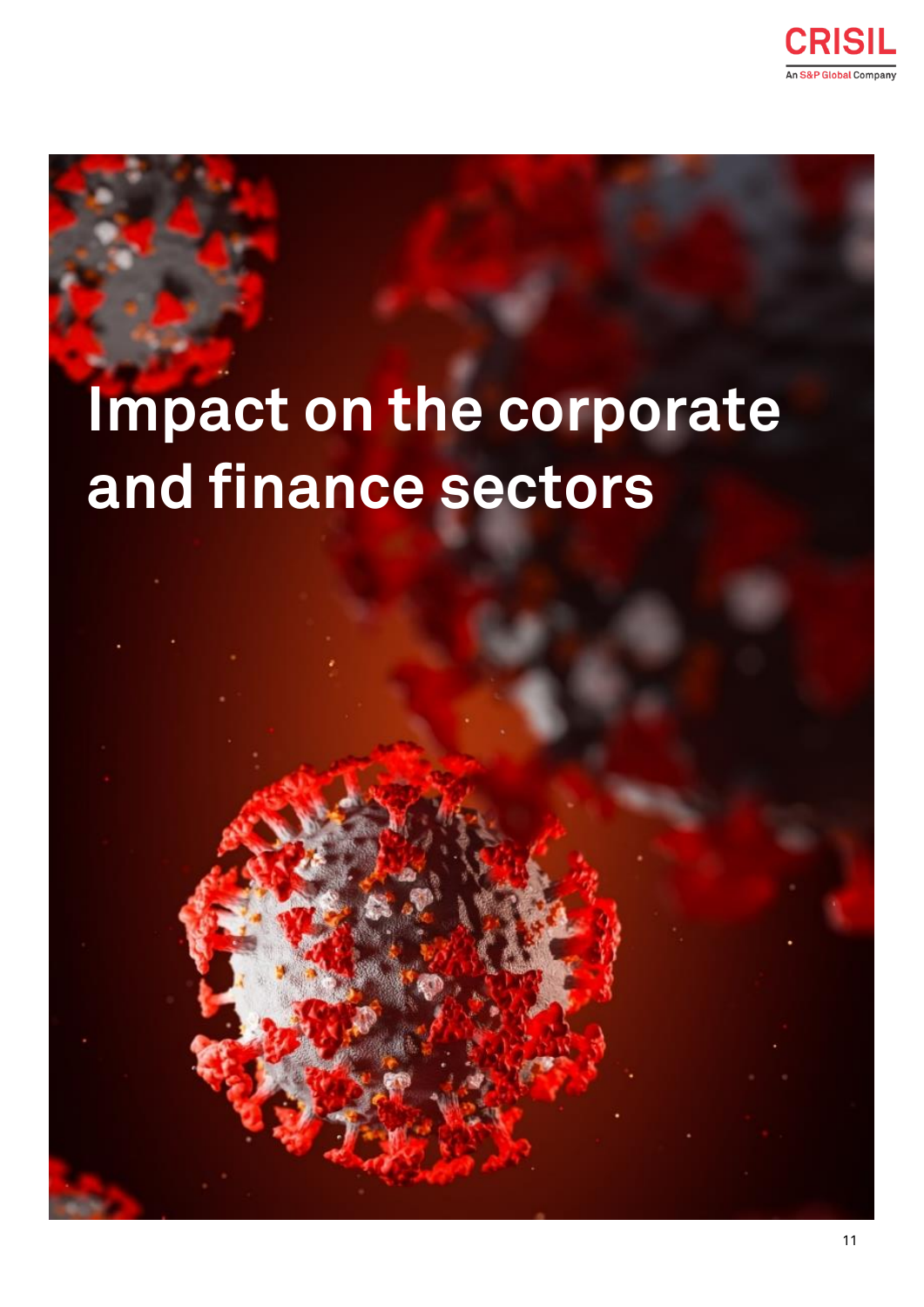## <span id="page-13-0"></span>Extraordinary times, extraordinary measures

The shock to the global economy from Covid-19 is unprecedented, given the pandemic's non-linear spread and lack of textbook solutions to deal with it. The global economy is in free fall, making it difficult to predict time horizons of any sort, with the impact being swifter and more severe than any crisis seen before.

Across, demand has fallen off the cliff, with supply disruptions exacerbating matters. In India, the lockdown has intensified pre-existing demand pressures and slowdown. We see two orders of disruption.

The first-order effect has come from the global slowdown and trade disruptions, with sectors such as textiles, automobile parts and components, and steel taking a direct hit in their revenue growth as volumes and realisations are under pressure. The second-order blow has come from the countrywide lockdown and social distancing, driving factory closures, reduced labour wage growth, travel bans, and decimated retail consumption. This has influenced sectors such as retailers, airport operators, hospitality & tourism, and roads. Second-order effects may also include liquidity crunch besides reduced domestic consumption. Prolonged social distancing could disrupt capital formation and ultimately labour participation and productivity.

In this uncharted territory, while many have declared a global recession, quantifying the impact on demand across sectors beyond the obvious prediction of de-growth is still a huge challenge. Fluidity of the current scenario raises questions about the trajectory of the ongoing shock and recovery timelines across various sectors. Nevertheless, it is necessary to estimate the pace of revival and whether there will be any long-lasting structural impact on the economy.

#### **Interventions by government, regulators provide offset**

The government and various regulators have announced a series of measures to support corporates and individuals during the lockdown. Some of the initiatives include:

| <b>Ministry/Regulator</b>                        | <b>Measures taken</b>                                                                                                                                                                              |  |  |
|--------------------------------------------------|----------------------------------------------------------------------------------------------------------------------------------------------------------------------------------------------------|--|--|
| Ministry of Finance                              | Pradhan Mantri Garib Kalyan package to address liquidity needs of the poor,<br>provide insurance to health workers, and ensure adequacy of necessary<br>utilities such as pulses and gas cylinders |  |  |
| <b>RBI</b>                                       | Loan moratorium of three months ending May 2020<br>Banks may revise their working capital limits<br>$\bullet$<br>Long-term repo operations extended to corporate debt securities                   |  |  |
| Securities and Exchange Board of<br>India (SEBI) | Relaxation of default recognition norms for credit rating agencies(CRAs) during<br>the moratorium period                                                                                           |  |  |

#### **Table 4: Recent policy measures**

Source: Websites of MoF, RBI and SEBI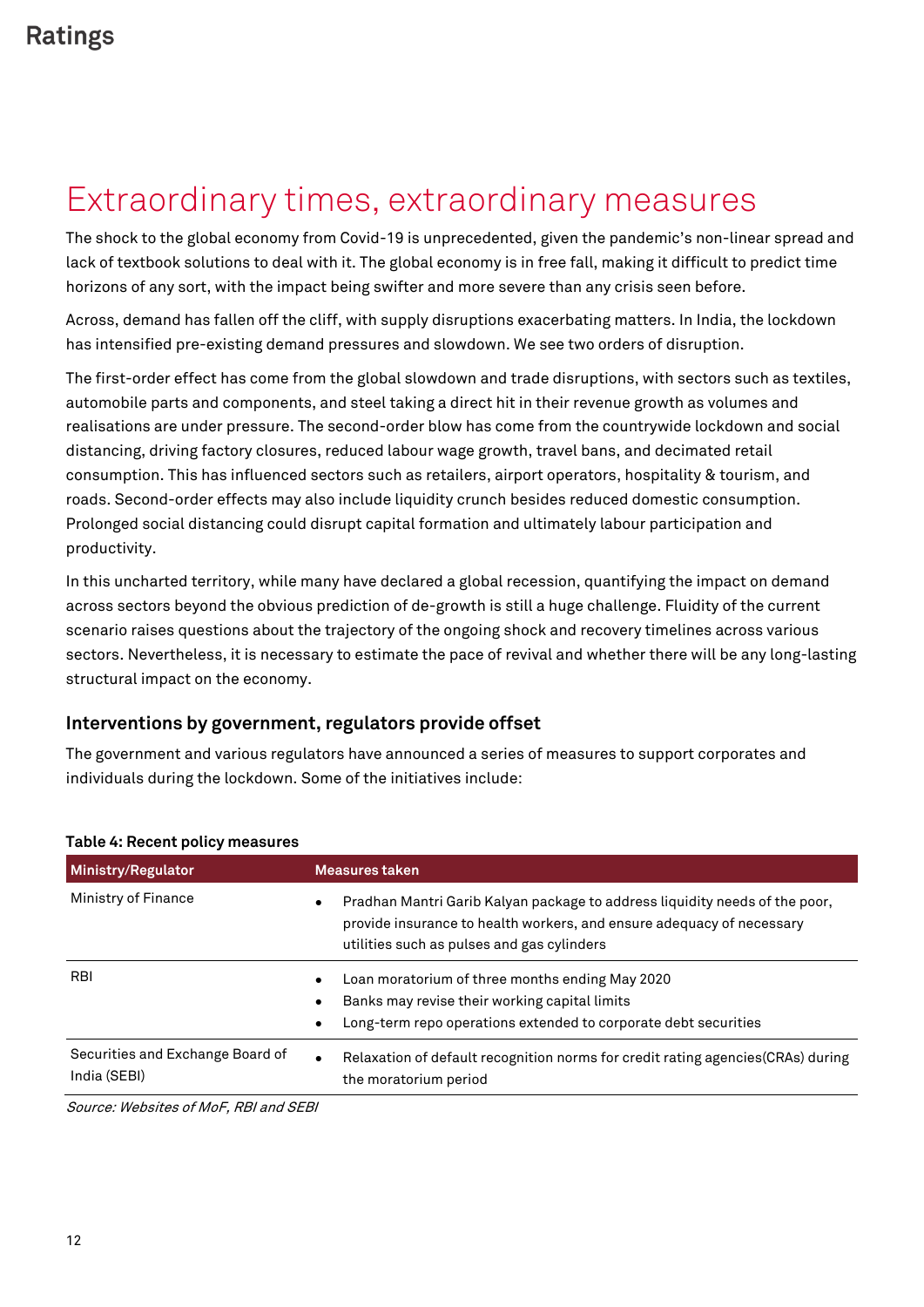

The lockdown and subsequent policy measures including the moratorium will have varied impact across different sectors. While corporates benefit by conserving cash, financial institutions are facing a double whammy in terms of limited collections and no moratorium on capital market instruments.

Recovery after the lockdown will also be varied across sectors, depending on the structural resiliency in the sectors and the progress in the underlying consumer class. In the following sections, we attempt to gauge the likely impact on credit quality for various sectors.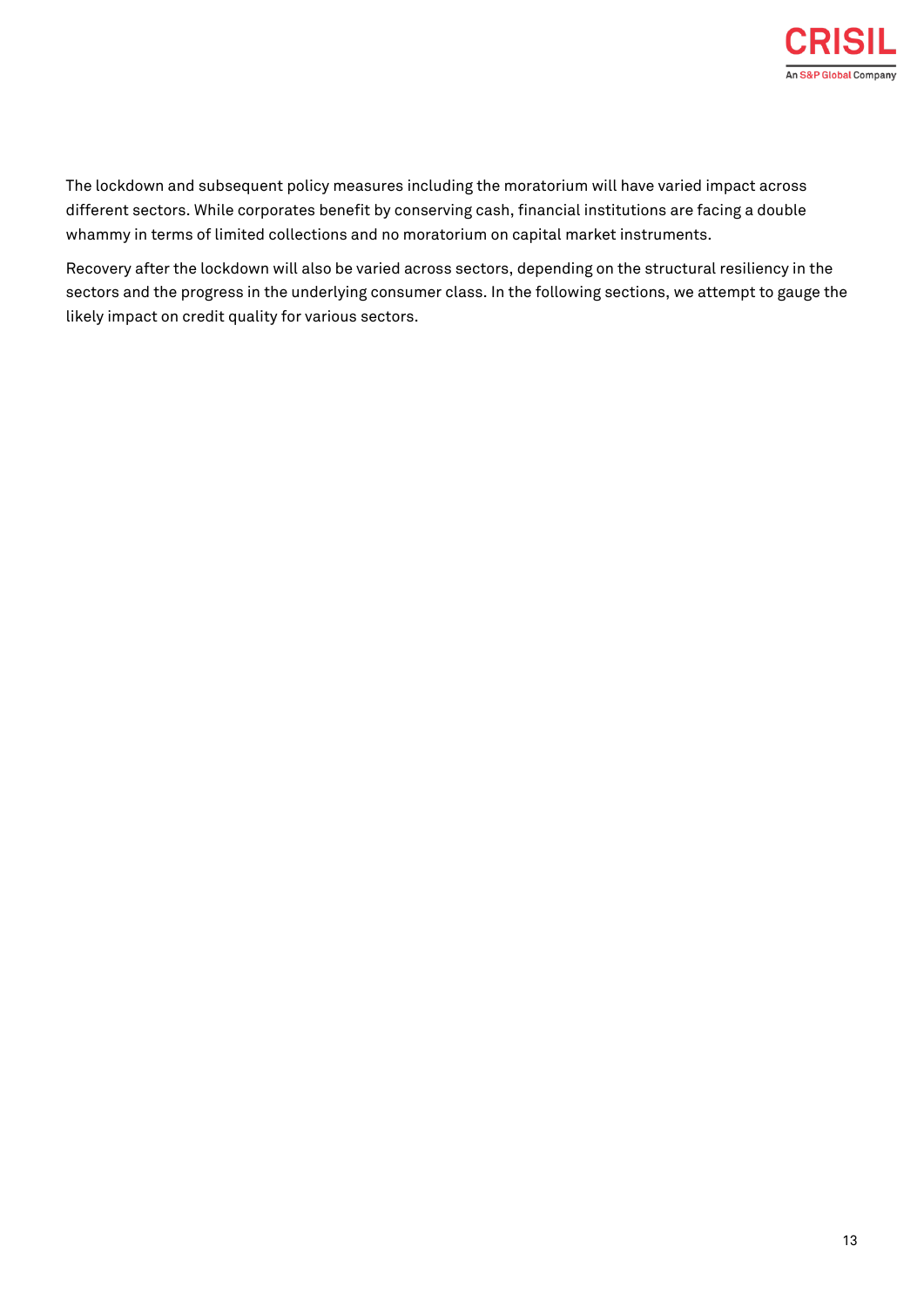# <span id="page-15-0"></span>For corporates, recovery a function of demand resilience and working capital normalisation

Falling demand and supply disruptions in the wake of the pandemic will impact the performance of companies. Timely policy measures partly address near term issues and may partially support cash conservation for corporates. While these relief measures may partly address the near term issues, extent of contagion and time to lifting up of lockdown remains contingent upon the effectiveness of containment measures.

In the following section, CRISIL has put forth an assessment of extent of revenue loss and level of resilience of a sector to withstand the impact of the pandemic-led slowdown. Our analysis suggests that different sectors will display varying degree of resilience to withstand the impact and bounce back in the post-Covid-19 scenario.

It may be pertinent to note that we are amidst early stages of an unprecedented pandemic and the lockdown associated with it. The views expressed herein are based on present set of assumptions. In a rapidly evolving environment, implications could differ depending on the intensity and duration of the pandemic and economic deceleration. We will continue to communicate our views regularly as the environment evolves.

#### **Methodology and assumptions**

The study of the sectors is solely based on the Covid-19 impact and does not attempt to factor in any other macroeconomic variables' impact on the sector selected. CRISIL has analysed 35 key sectors on the three parameters: a) immediate revenue impact, b) time taken to recovery to normal operations, and c) sectoral resilience. These 35 sectors contribute 71% of its total rated portfolio (excluding financial services).

#### **Some terminologies used in this report, and what they mean**

**Revenue impact**: This term indicates the extent of revenue loss in the three months (April–June 2020) due to the Covid-19 related disruption to the sector.

**Time taken to recovery:** This is the time taken for the sector to recoup and operate at normal capacity. Normal capacity is defined as the capacity which is sustainable after all critical factors of production are available on a steady state basis (like labour is available for shifts, production is carried out without disruptions, deliveries/stocking of Finished Goods/Raw material are done without any contingency measures applied).

**Sectoral resilience:** Ability of the sector to sustain the revenue impact of Covid-19 and bounce back to full production in post-Covid-19 scenario. The factors at play that can lead to this bounce back can be multiple category of goods (essential/ non-essential); nature of demand (discretionary or non-discretionary), strength of the balance sheet in terms of leverage and liquidity available for entities in the sector and the level of government/ regulatory support available to the sector.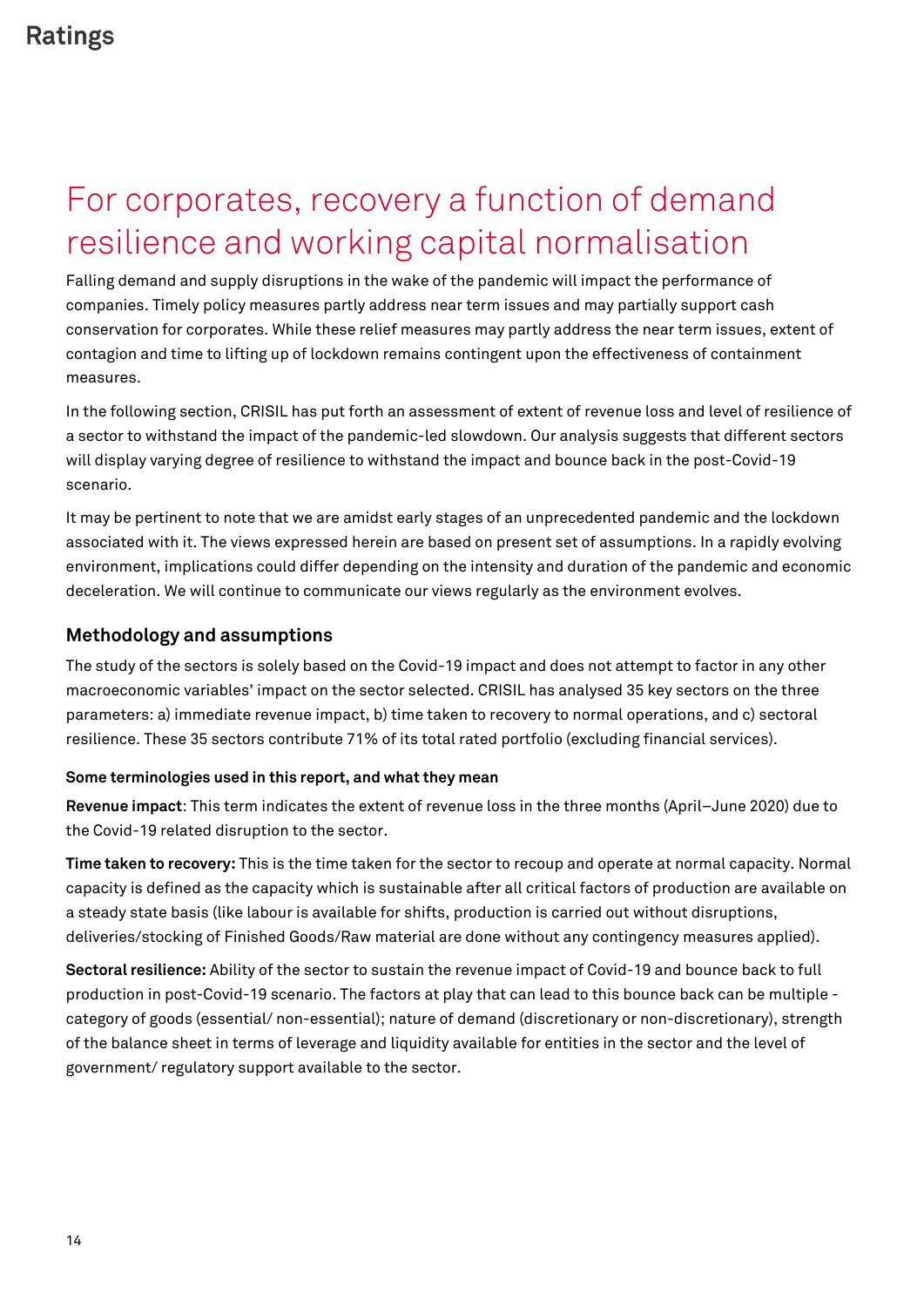



#### **Chart 7: Sectoral resilience, diced in three ways**

Size of the bubble indicates rated debt quantum (figures in Rs ' 00 crore)

\*Industrials comprise engineering and capital goods, industrial machinery and consumables, heavy electrical equipment, and EPC contracts Source: CRISIL Ratings

- X axis denotes immediate revenue impact on the sector amid lockdown:
	- **−** For example, airline has high revenue disruption categorised as high
- Y axis denotes resilience of the sector to weather the Covid-19 lockdown
	- **−** Airline has low resilience due to weak balance sheets categorised as low
- Colour of the bubble denotes time to recovery for the sector (Grey- reversal to normal operations expected over near term; Red - reversal to normal operations expected over medium term) Ex. Airlines is coloured red to highlight the longer time taken to recover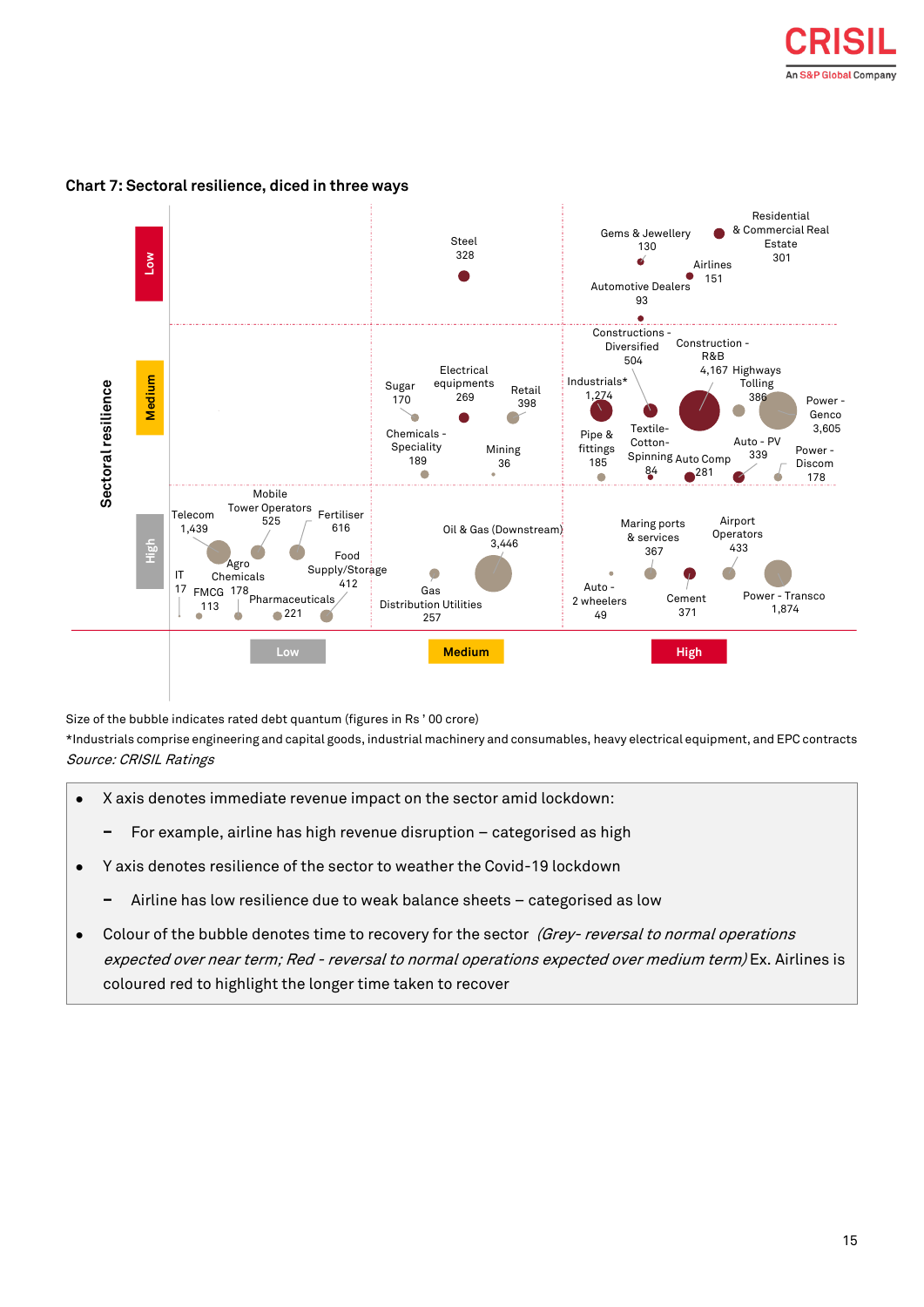#### **Key messages**

**Base assumption\* on Covid-19 impact** Lockdown period 1-2 months, followed by 1 month for return to normal state



Most sectors to face sizeable and immediate revenue impact

Despite the short-term disruption due to lockdown, approximately half the sectors are expected to show high resilience and credit quality will see support and rest will see negative bias



Adverse impact is seen in sectors where consumption spend is discretionary in nature

\*Assumption factors in present relief measures and payment default exemptions announced by the RBI (March 27, 2020) and SEBI (March 30, 2020). This assumption may undergo a change based on the extent of Covid-19 spread and effectiveness of the government's containment measures

#### **The big picture is, India Inc is more resilient than it appears**

Our analysis reveals that while most of the sectors will undergo stress, there are sizable number of sectors where impact could be low.

- Nearly 44% of debt is in high-resilience sectors. These include pharmaceuticals, fertiliser, oil refineries, and power and gas distribution & transmission because of the essential nature of products and government support in some. Telecom and FMCG will see the least demand impact and some of their subsegments may benefit from demand uptick during the pandemic disruption
- Nearly 52% of debt is in medium-resilience sectors. These include automobile manufacturers, power generators, roads and construction. While these are seeing moderate to high disruption because of the lockdown, the key mitigating factors cushioning cash flows include the presence of strong balance sheets or liquidity, or expected stronger recovery in demand
- **Around 4%** of debt is in least-resilient sectors such as airlines, gems and jewellery, auto dealers and real estate because of the discretionary nature of their goods and services, and weak balance sheets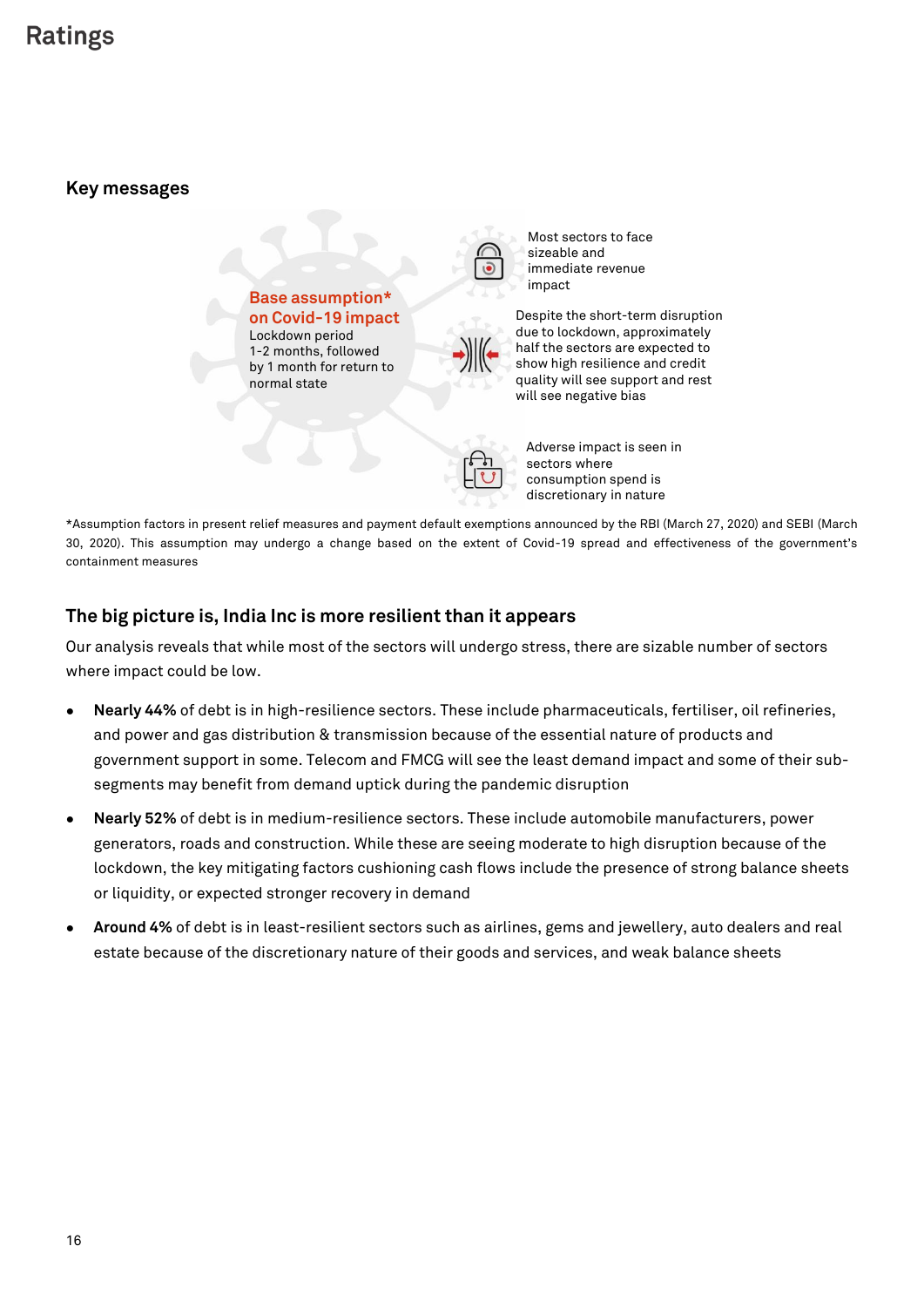

#### **Chart 8: Breakup of debt under study**

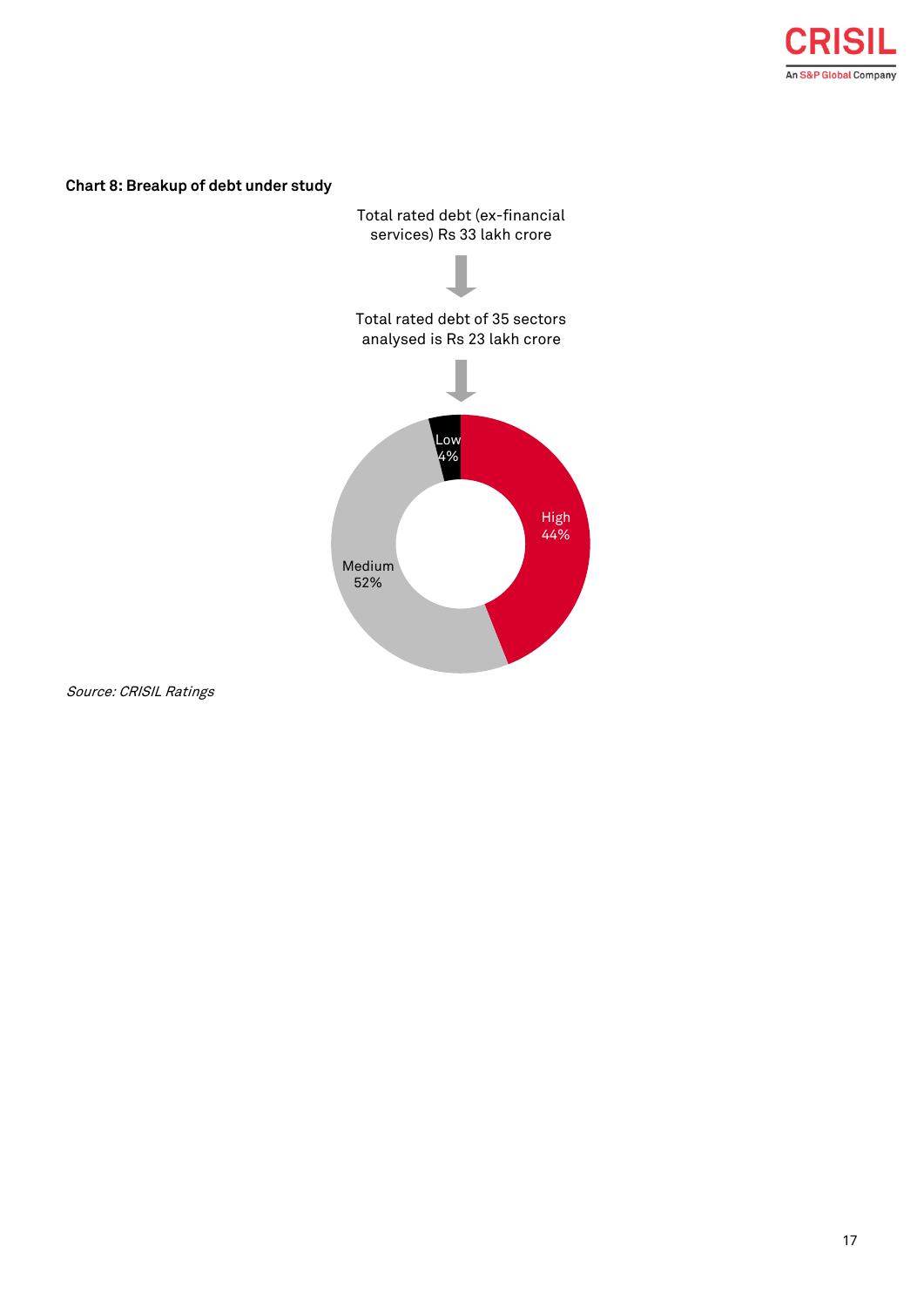#### **High sectoral resilience in 44% of rated debt analysed**

Nearly half of the sectors (15) may display high resilience due to multiple reasons such as presence of sufficient cash reserves to reach production readiness, continued/uninterrupted production being part of chain of essential goods and services, high prospects of immediate demand restoration as soon as the pandemic restrictions are lifted and government or regulatory support.

#### **Table 5: Trends in sectors with high sectoral resilience and rationale**

| <b>Sectoral</b><br><b>Resilience</b> | Reason                                                                                                                       | <b>Sectors</b>          |
|--------------------------------------|------------------------------------------------------------------------------------------------------------------------------|-------------------------|
|                                      |                                                                                                                              | Two-wheelers            |
|                                      | Despite revenue impact, high cash reserves and lower leverage increases<br>resilience. Regulated business model in airports. | Cement                  |
|                                      |                                                                                                                              | Airport operators       |
|                                      | Low leverage provides ability to brace the impact of sluggish Import and<br>export volumes                                   | Ports                   |
|                                      | Low operational costs and strong counterparties help weather the impact of<br>risk of payments delay                         | Power transmission      |
|                                      | Despite revenue impact, strong government support will provide resilience                                                    | Oil marketing companies |
|                                      | Immediate demand restoration after Covid-19 restrictions are lifted; Low<br>leverage provides ability to sustain operations. | City gas distribution   |
| High                                 |                                                                                                                              | Fertilisers             |
|                                      |                                                                                                                              | Agrochemicals           |
|                                      | Part of the chain of essential products and services                                                                         | Food supply             |
|                                      |                                                                                                                              | Pharmaceuticals         |
|                                      | Low demand elasticity and increased consumer dependency during Covid-19                                                      | Mobile tower            |
|                                      | lockdown                                                                                                                     | Telecom                 |
|                                      | Part of essentials with Food & Grocery forming a bulk of the product mix and<br>low leverage                                 | <b>FMCG</b>             |
|                                      | Mostly sustain operations remotely hence minimal revenue impact,<br>favourable currency trends and low sector leverage       | IT consulting           |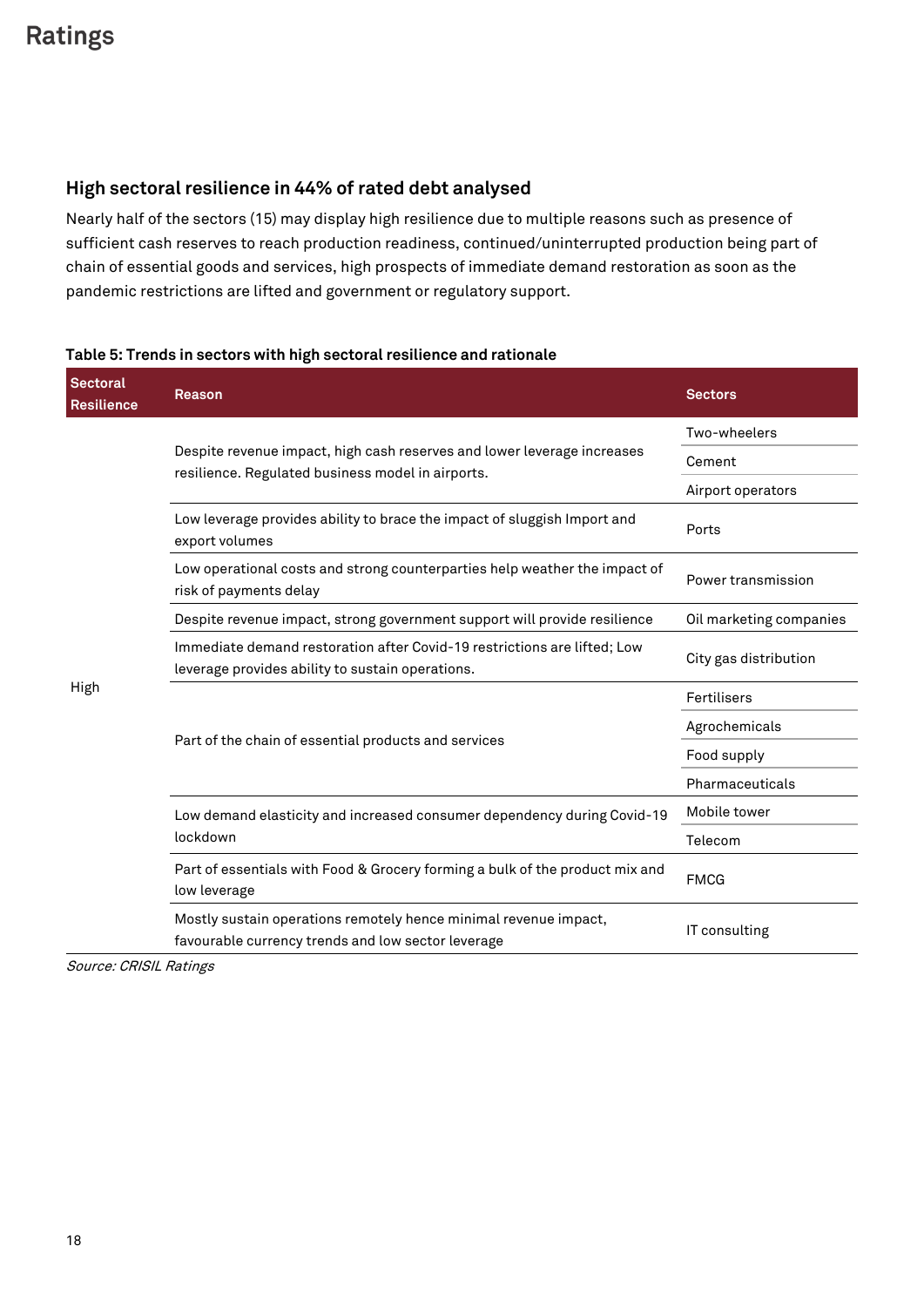#### **Medium sectoral resilience in 52% of rated debt analysed**

15 sectors show 'Medium' resilience to revenue disruptions. Here uncertainties in demand pick-up post-Covid-19 may impact the business over the 9-12 months though mitigants may partly offset the impact.

| <b>Sectoral</b><br>resilience | Reason                                                                                                                                                                                          | <b>Key sectors</b>                  |
|-------------------------------|-------------------------------------------------------------------------------------------------------------------------------------------------------------------------------------------------|-------------------------------------|
|                               | Uncertainly around ready availability of labour and likely slow build-up                                                                                                                        | Construction - Roads and<br>bridges |
|                               | of order book                                                                                                                                                                                   | Construction - Diversified          |
|                               | Traffic build up to be gradual but cash reserves to support Covid-19<br>disruptions                                                                                                             | Highway tolling                     |
|                               |                                                                                                                                                                                                 | Speciality chemicals                |
|                               |                                                                                                                                                                                                 | Industrials                         |
|                               | Moderate revenue pick-up due to slowdown in industrial activities                                                                                                                               | Pipes and fittings                  |
| Medium                        |                                                                                                                                                                                                 | Electrical equipment                |
|                               | Part of essential services but build-up of receivables from distribution<br>companies may impact cash flows                                                                                     | Power generation companies          |
|                               | Likely weak collections partly offset by being an essential services and<br>moratorium on payments to power generation companies                                                                | Power distribution companies        |
|                               | Sluggish demand will impact revenues however low leverage in some<br>companies may offset the impact                                                                                            | Auto OEMs                           |
|                               | Cos. with high after-market sales and low leverage will weather the<br>storm. However, ones exposed to original equipment manufacturer<br>(OEM) demand and have higher leverage may be impacted | Auto ancillary                      |
|                               | Low demand risk but high leverage                                                                                                                                                               | Sugar                               |
|                               | Part of essential services but manpower constraints                                                                                                                                             | Iron ore mining                     |
|                               | Slower pickup in discretionary demand in non-food retail categories.<br>Partly offset by growth in essentials like food & grocery                                                               | Retail                              |
|                               | Low labour intensity may result in faster reversal but high leverage                                                                                                                            | Textiles - Cotton spinning          |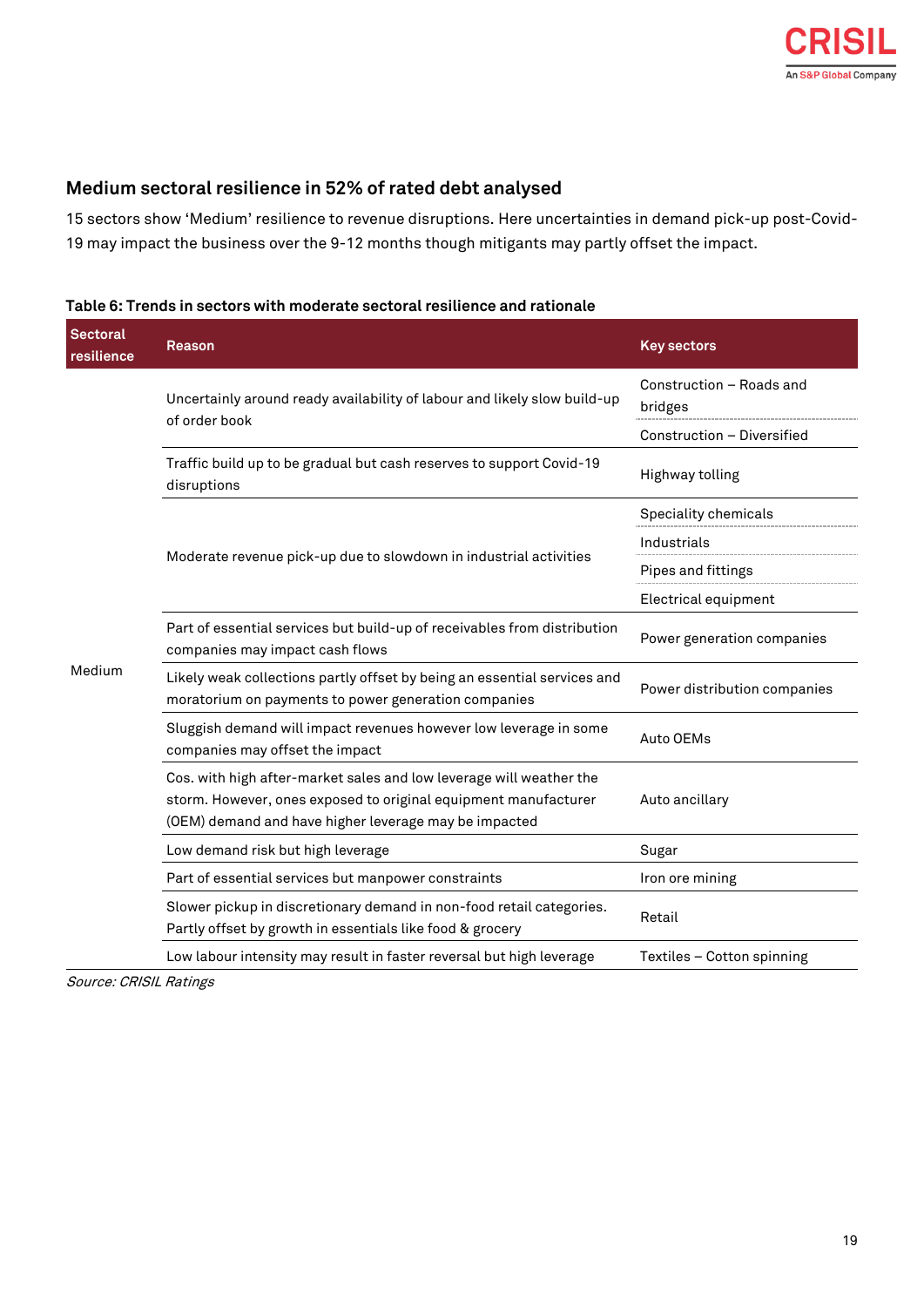#### **Low sectoral resilience in 4% of total debt**

Under the analysis, we found that sectors which may see high revenue disruption and a low resilience of the sector to state of readiness in the post-Covid-19 scenario. That is because of the combination of discretionary nature of products or services and expectation of an elongated demand recovery. These sectors include:

#### **Table 7: Trends in sectors with moderate sectoral resilience and rationale**

| <b>Sectoral</b><br><b>Resilience</b> | Reason                                                                                                                                                                                          | <b>Key sectors</b> |
|--------------------------------------|-------------------------------------------------------------------------------------------------------------------------------------------------------------------------------------------------|--------------------|
|                                      | Pandemic to elongate demand recovery in passenger<br>airline sector                                                                                                                             | Airlines           |
|                                      | Consumers may defer purchase of Non-essential nature<br>of products in these sectors<br>Slowdown in demand in key consuming sectors like auto<br>OEM, auto ancillaries, and construction sector | Gems and jewellery |
| Low                                  |                                                                                                                                                                                                 | Auto dealers       |
|                                      |                                                                                                                                                                                                 | Real estate        |
|                                      |                                                                                                                                                                                                 | Steel              |

Source: CRISIL Ratings

#### **Conclusion**

The raging pandemic will disrupt normal business operations for most businesses. CRISIL believes 15 sectors are likely to exhibit high resilience, while 20 (accounting for over 55% of the rated debt analysed) fall into medium-to-low resilience category, which would amplify credit quality pressures on India Inc in fiscal 2021.

Supportive measures from the government and the RBI have eased pressure on cash flow across various sectors for the near term. However, duration, spread and intensity of the pandemic will determine the extent of disruption in business performance. Any fiscal and/or monetary support, as may be necessary, will be key upside in this expectation.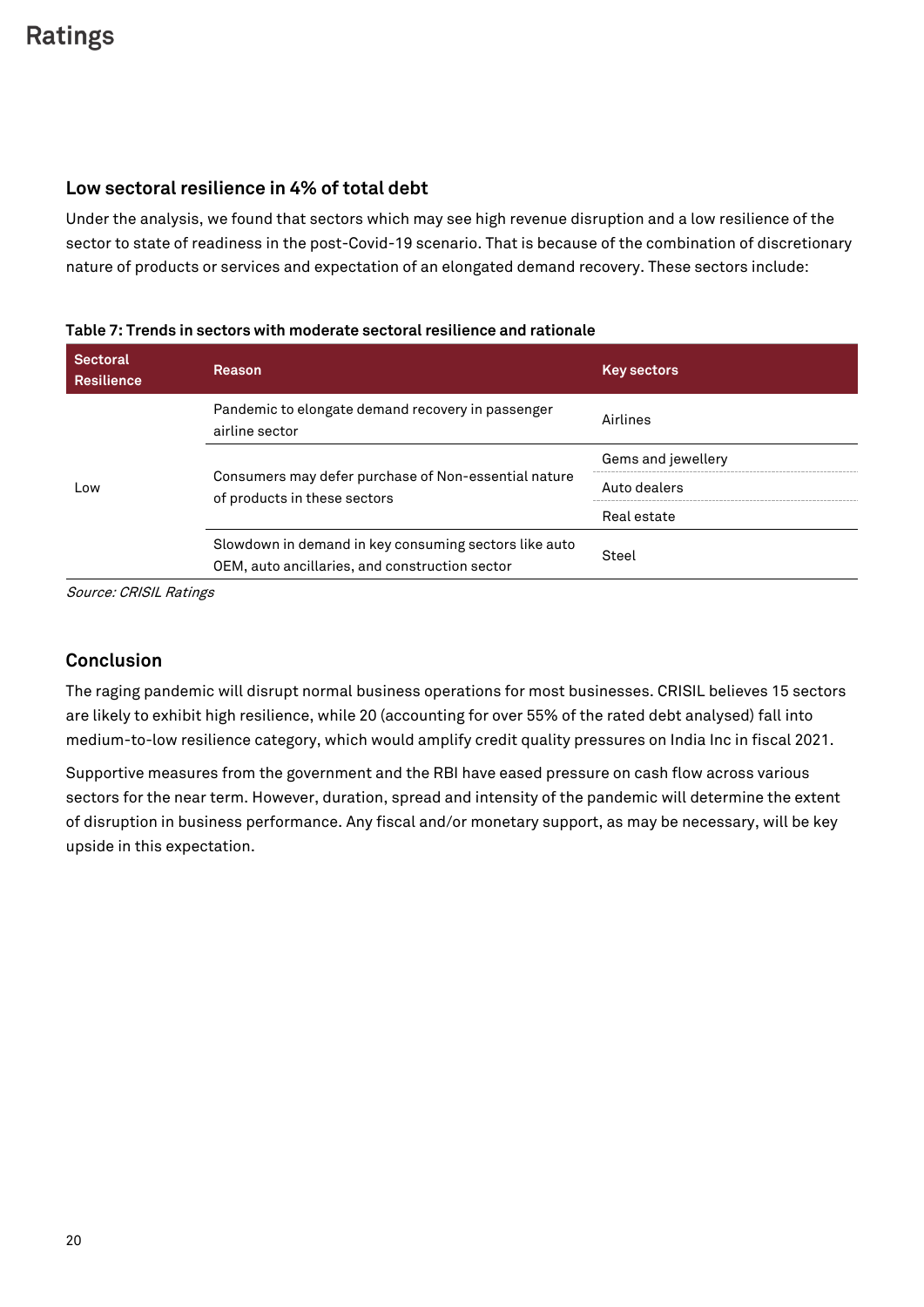

# <span id="page-22-0"></span>For the financial sector, economic recovery is key

#### **Outlook on banking**

Given the rapidly evolving situation, as well as the uncertainty all around on account of Covid-19 pandemic, it is difficult to ascertain exact credit growth and asset quality forecasts for fiscal 2021 at this juncture. However, both these parameters are now expected to be significantly weaker than CRISIL's earlier estimates of 8-9% growth and ~9% gross non-performing assets (NPAs). These were predicated on CRISIL's GDP growth forecast of 5.2% in fiscal 2021, which has now lowered to 3.5%.

CRISIL is now evaluating the following key factors, the interplay of which will determine banking sector performance this fiscal:

- Credit offtake by the corporate sector is expected to remain muted. The retail segment, which has driven banking sector credit growth in recent years, should also be subdued till economic recovery gets traction. With debt capital market investors turning cautious, banks could benefit from refinancing opportunities presented by their corporate customers
- In the near term, there could be some uptick in the non-statutory liquidity ratio investment book of banks as they look to tap RBI's targeted long-term repo operations, or TLTRO window, and deploy the proceeds in investment-grade corporate bonds and commercial papers
- Revival of various sectors post lockdown and government initiatives, if any, should spur credit demand. Speed of revival and pace of economic recovery will play a role in how fundamental asset quality pans out. This is not only applicable for large enterprises, but will also have an impact down the chain for micro, small and medium enterprises (MSMEs) and retail customers
- Further, actions by RBI including any continued forbearance offered on recognition and reporting of NPAs from June 2020 onwards will need to be seen. Currently, RBI has permitted lenders to offer a three-month moratorium on term loans and deferment of interest payment for working capital facilities. There would be no change in asset classification where such moratorium is applied, thereby limiting the impact on reported NPAs
- Impact of lower credit growth on reported NPA, given the denominator effect

Banking sector profitability in fiscal 2021 will be centrally dependent on how asset quality, and therefore provisioning costs, pan out. With slower credit growth, pre-provisioning operating profits would be impacted reducing the cushion to absorb credit costs. In this context, ability to control operating expenses will gain importance in managing profitability.

We expect to see leading private sector banks gain market share, benefiting from their higher capitalisation levels. Public sector banks (PSBs), on the other hand, apart from coping up with the challenges of the Covid-19 disruptions, will also need to spend management bandwidth and efforts to successfully operationalise the merger of 10 banks into 4 effective April 2020. This will impact their ability grow in the near term.

Overall, for CRISIL rated banks, we expect reasonable stability in credit quality. For private sector banks, this will be driven by strong capitalisation and profitability while PSBs will continue to benefit from government support.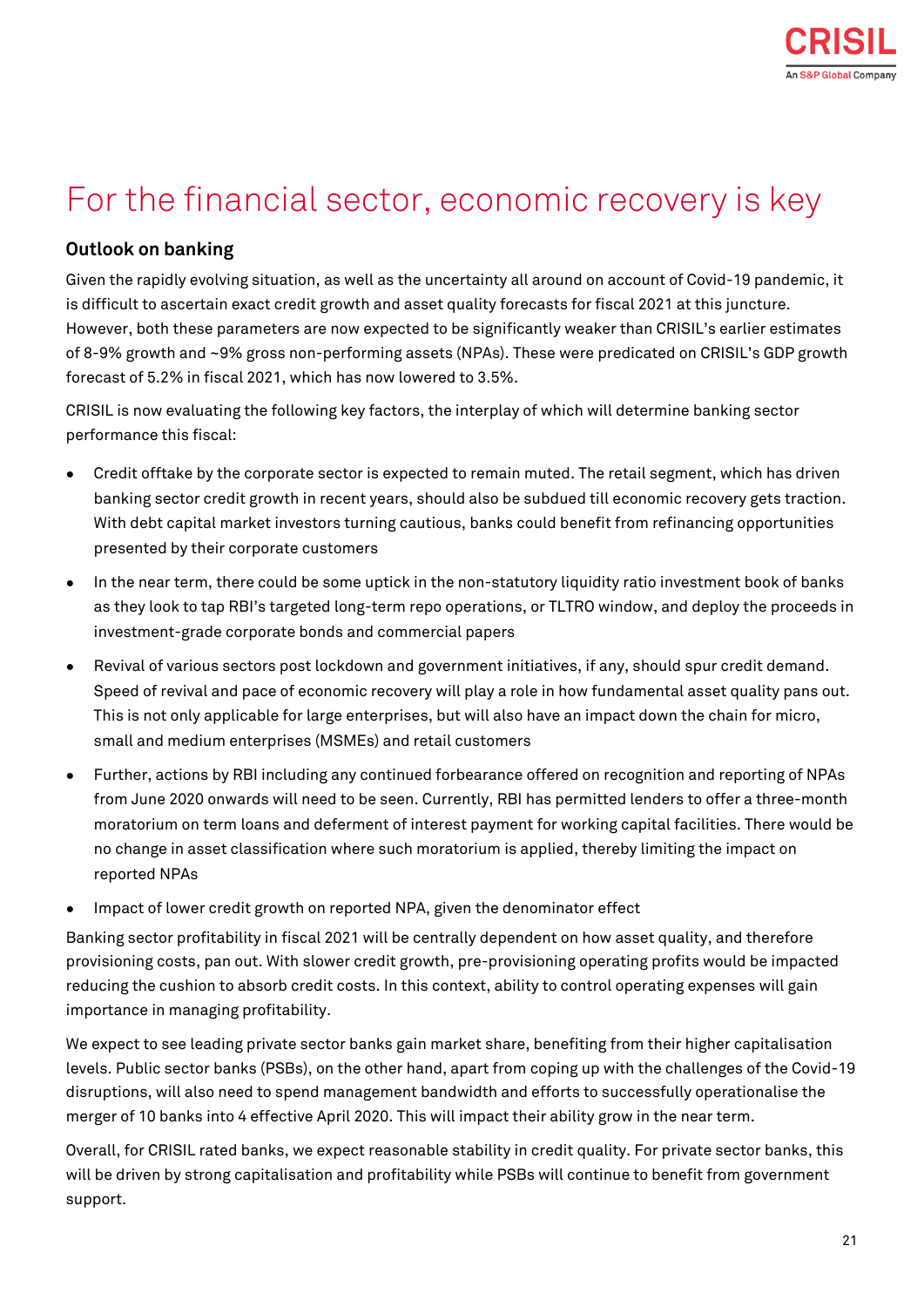#### **Outlook on NBFCs**

Since September 2018, NBFCs have faced multiple headwinds, with constrained funding access, coupled with rising borrowing costs and re-calibration of loan book, which has constrained their growth sharply. CRISIL had earlier expected NBFC sector growth to touch a decadal low of ~7% in fiscal 2020. However, in the light of the lockdown, the typical sharp increase in disbursements seen in March-end of a fiscal would be absent, and hence, overall growth would have a downward bias and is estimated to be less than 5% in fiscal 2020.

For fiscal 2021, CRISIL had previously estimated overall growth to see a marginal uptick in fiscal 2021 to ~7- 8% as the funding access for NBFCs was expected to gradually stabilise. However, growth for fiscal 2021 is now expected to be significantly lower than our earlier estimates as we expect NBFCs to significantly curtail disbursements during initial three months of fiscal 2021 in order to conserve liquidity.

In terms of asset quality outlook, the NBFC sector is more retail and MSME oriented and hence, the lockdown is expected to hit the sector harder than banking. The extent of this impact on asset quality and collections for NBFCs will vary and depend on four factors in the near term - asset class, income source of the customer, level of field work in operations and proportion of cash collections. As the lockdown restrictions are lifted and business comes back to rails, what will also be important is government spending and pickup in economic activity.

- The largest segment of home loans will be less affected on asset quality because more than two-thirds of the borrowers are salaried and collections are through auto-debit instructions. In contrast, affordable housing loans could witness increase in delinquencies over the medium term because of higher proportion of self-employed borrowers, whose income streams have been affected more by the lockdown. However, the strong moral obligation linked to residential property will help keep overall asset quality in control
- The second largest asset class of vehicle finance would face immediate challenges in collections due to the lack of movement in goods other than essentials. Both inter-city and intra-city goods movement has virtually come to a standstill, other than that for essential goods. However, the government has, on March 30, eased the movement of goods to cover even non-essentials. Hence, we expect the pace of freight movement to restart steadily. Overall, the vehicle finance segment has strong correlation with pickup in economic activity. While we expect the economic growth to be lower at 3.5% for fiscal 2021 (as against our earlier estimate of 5.2%), the steps taken by the government in terms of rural spending and incentives to boost manufacturing will be a key determinant for the recovery in vehicle finance segment
- In terms of the MSME sector, the lockdown is expected to result in high impact on collections as most establishments have faced significant disruption in business. The impact on their cash flows could remain high even after lockdown restrictions are lifted as many of them may grapple not just with how economic activity picks up, but also with business specific supply chain issues and counterparty debtor risk across the value chain. Consequently, CRISIL expects the MSME financiers to continue to face asset quality challenges over the next one year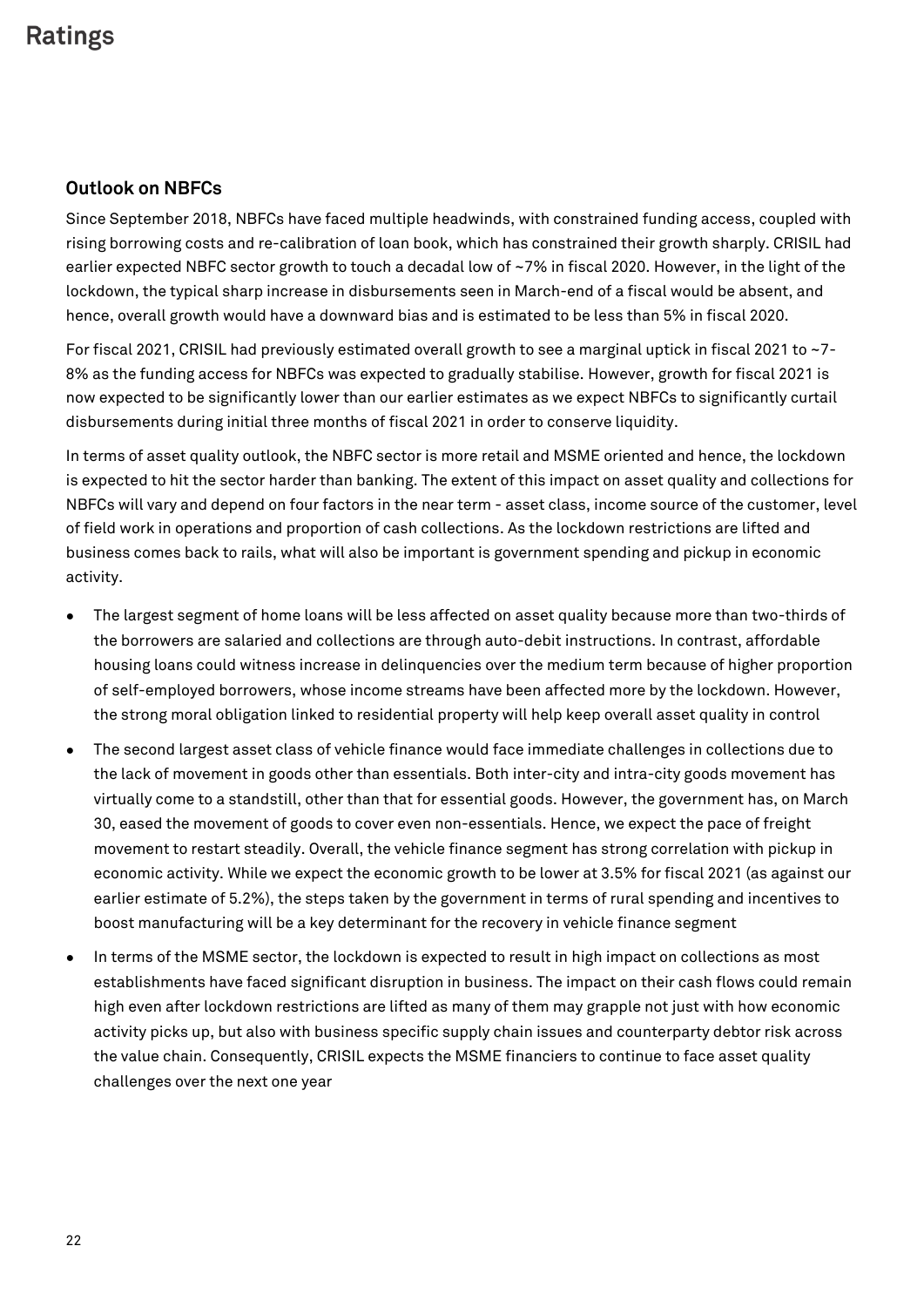

- In the unsecured segment (personal loans and consumer durables), while there will be pressure on asset quality, the near term impact on collections is not expected to be very high as good proportion of borrowers are in the salaried segment. However, over the medium term, uncertainty over economic revival could have domino effect on jobs in both the blue collar segment as well as informal / cash salaried segment. Additionally, self-employed segment remains vulnerable. Hence, delinquencies could continue to rise over the medium in this segment
- The microfinance segment will be the most impacted during the lockdown because the business model involves extensive field visits to households. More importantly, microfinance institutions (MFIs) deal with under-banked and un-banked citizens who typically have weak credit profiles and their income-generation activities would have been disrupted. In terms of asset quality, overdues in the 0-60 days bucket will rise. In the past, however, we have seen MFIs recovering well after stress such as after demonetisation, floods and other local socio-political disturbances. It remains to be seen whether the same tenacity will be on show this time, too. CRISIL expects borrowers to resume servicing their loans once the lockdown is lifted and as disbursements stabilise, while they may still be in the overdue bucket in the foreseeable future.



#### **Chart 9: Vulnerability assessment of different asset classes**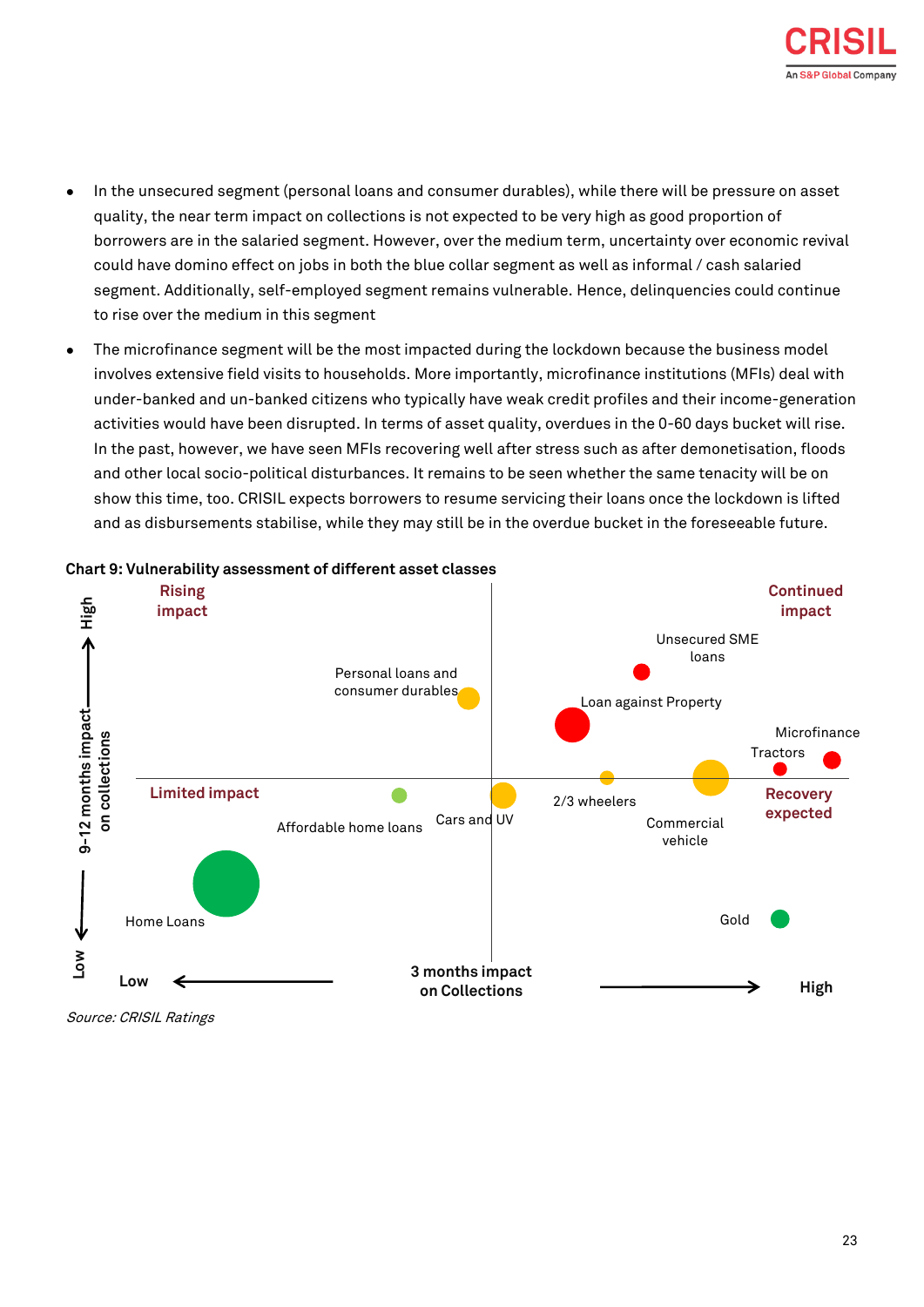#### **Liquidity buffer analysis for NBFCs**

During the moratorium provided by the RBI, NBFCs may face ALM challenges due to the higher proportion of capital market borrowings. What can exacerbate the situation is that mutual funds – a large investor base for higher rated NBFCs – are facing redemption pressure and hence are unlikely to roll over commercial paper or reinvest in debentures immediately to any substantial extent. However, any restructuring or reschedulement permitted by the investors will help alleviate the pressure on repayments.

To analyse the implications for NBFCs, CRISIL has evaluated the liquidity cushion available with them. An analysis of the top CRISIL-rated NBFCs – covering >80% of industry assets under management (AUM) – indicates that a significant majority have liquidity buffer<sup>3</sup> of over  $\sim$ 2 times towards the repayment of capital market debt due in the next two months.

For NBFCs aggregating to 11% of AUM where liquidity cover is below 1 time, CRISIL does not foresee any immediate repayment risk as these have strong parentage. For other NBFCs, we will continue to monitor the liquidity levels closely as the situation evolves.



#### **Chart 10: Liquidity assessment of NBFCs**

**Note:** Numbers in bubble indicate % of companies and numbers in parentheses indicate % of assets under management (AUM) in each category

**Liquidity cover** = Liquidity cushion including unutilised available bank lines/Debt repayment (excluding bank debt) till May 31, 2020 Source: Company data; CRISIL estimates companies covering >80% of industry AUM

l

<sup>3</sup> Liquidity cushion including unutilised available bank lines/ Capital market debt repayment till May 31, 2020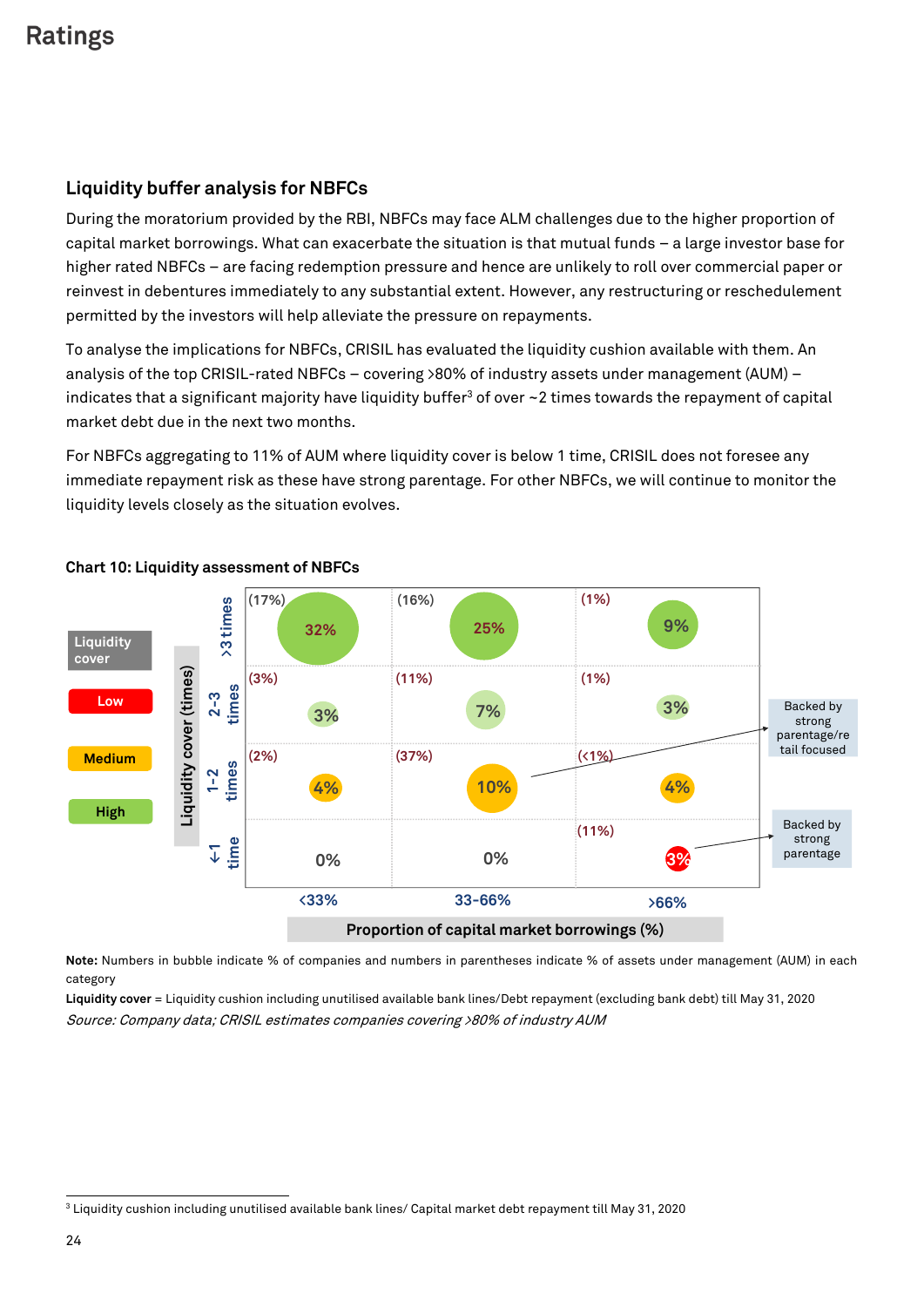## <span id="page-26-0"></span>In securitisation, vulnerability levels vary

As with other sectors, lockdown restrictions to manage Covid-19 pandemic will impact collections from underlying loan contracts in pools backing rated securitisation transactions. Nevertheless, bulk of the CRISIL rated securitisation transactions have adequate credit enhancement to manage their servicing for the next two months even in a situation of near zero collections.

The RBI has permitted banks and other lenders to provide a repayment moratorium till May 2020 on bank facilities to mitigate debt servicing burden on borrowers.

However, the ability of originators in securitisation transactions to reschedule the investor payouts, in line with the moratorium on underlying loan contracts will depend on them procuring the consent of all counterparties in the securitisation transactions. Put in another way, the stance taken by the counterparties would determine the impact of the moratorium on the rated securitisation transactions.

As at the time of publishing this report, CRISIL's discussions with various originators indicates that where public sector banks (PSBs) are investors, many of them seem to be agreeable to rescheduling the payout schedules and this will be a support factor for the transactions. The stance of other investors will be a key monitorable for the medium term resilience of transactions that have non-PSB investors.

Investor approvals are critical to effect a change in repayment schedule on securitised instruments. In their absence, the pool collections might not be sufficient to make the initially promised investor payouts if the lockdown restrictions prolong. That's a concern because collection efficiencies in the securitised pools are anyway expected to be low across asset classes over April and May 2020.

#### **Impact to vary depending on transaction structures**

The impact of low collections in pools with no attendant change in investor payout schedule of securitised instruments would be varied across transactions depending on its structure, asset class, and level of amortisation of the pools at present.

Two structures are prevalent in the market and the vulnerabilities of each are different.

**Timely interest and ultimate principal (TIUP)** – In these structures, only interest is promised on a monthly basis. Principal payment is promised by the maturity of the transaction. Non-payment of principal on a monthly basis is not ground for credit enhancement usage and not considered default. Given that only interest is promised each month, in most TIUP structures, even if the collection efficiencies fall to nil for a few months, interest payouts can be fully made through cash collateral. Consequently, these structures have low vulnerability to collection shortfalls due to the recent developments.

**Timely interest and timely principal (TITP)** – In these structures, both interest and principal are promised on a monthly basis. Monthly promised payouts (including scheduled principal billings) are typically sizeable. Hence, sufficiency of cash collateral to make full investor payouts if collection efficiencies remain very low for several consecutive months would depend on the asset class. At similar levels of credit enhancement and low level of amortisation of pools, longer tenure asset classes such as mortgages would be most resilient. In that case, cash collateral would be able to make payments for much longer when collection efficiencies are low. Transactions with shorter tenure asset classes such as consumer durable, gold, two-wheeler, and microfinance loans would be most vulnerable.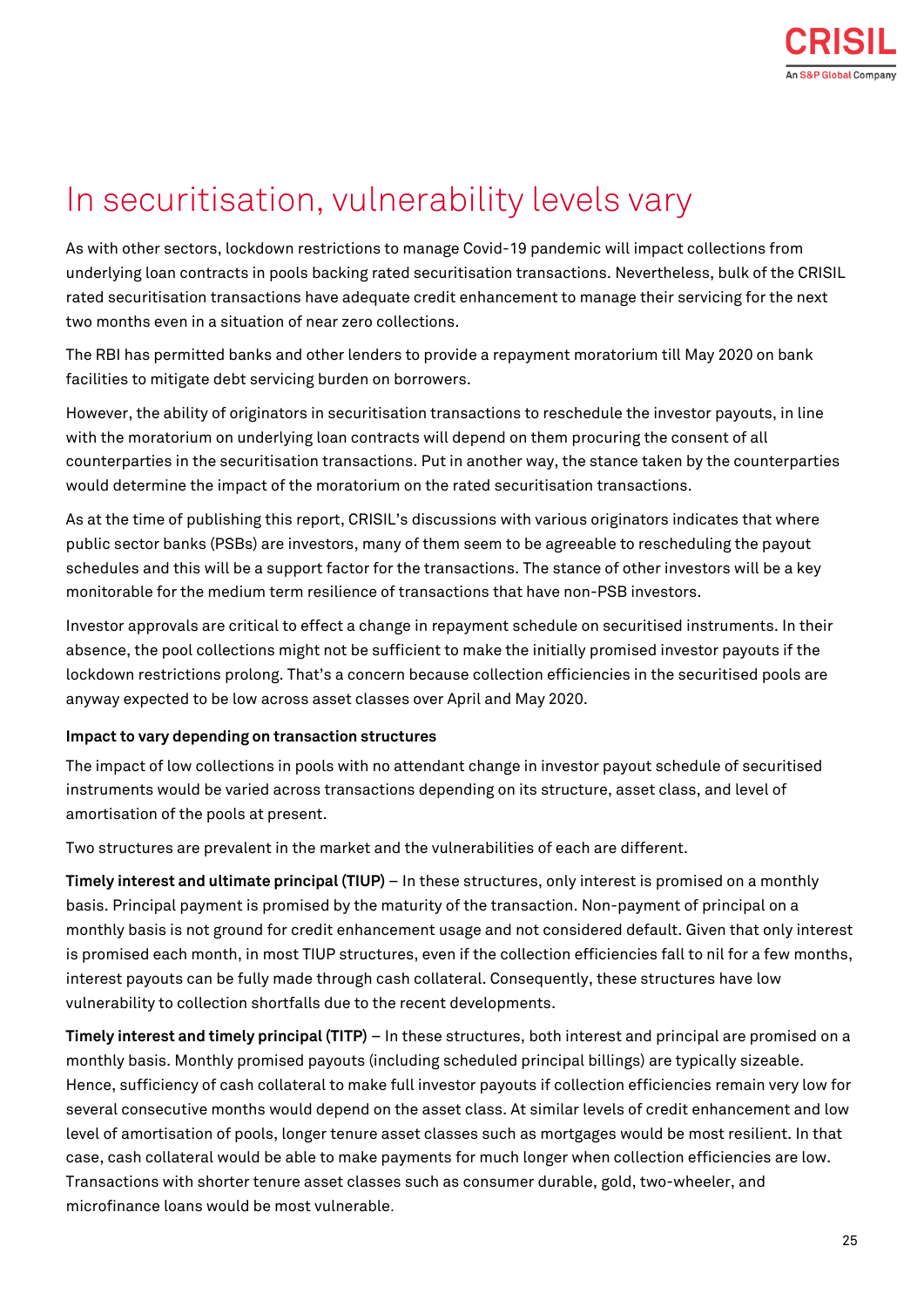

#### **94% of CRISIL-rated transactions can bear a big drop in collections in the next two months**

CRISIL has evaluated all its rated securitised transactions for vulnerability (inability to make scheduled investor payouts) in light of the impending drop in collections, assuming investor approvals for restructuring the payouts are not available. CRISIL's analysis shows that 94% of its rated transactions would be able to withstand a sharp drop in collections over a two-month period. Longer tenure asset classes are least vulnerable to the ongoing disruptions. Gold loan receivables-backed issuances, while short-tenure in nature, are all under TIUP structure, and hence, not categorised as vulnerable. Asset classes with shorter tenors, and with a fair share of TITP structures and pools with relatively low amortisation, are where the pockets of vulnerability reside.

### **Table 8: Vulnerability classification of CRISIL-rated securitisation transactions**

| Vulnerability classification<br>(% of transactions) | Mortgages | Gold | Other secured<br>asset classes <sup>^</sup> | <b>Unsecured</b><br>asset classes <sup>\$</sup> | <b>Total</b>             |
|-----------------------------------------------------|-----------|------|---------------------------------------------|-------------------------------------------------|--------------------------|
| High                                                | $1\%*$    | 0%   | 2%                                          | 3%                                              | 6%                       |
| Medium                                              | 0%        | 0%   | 2%                                          | 1%                                              | 3%                       |
| Low                                                 | 19%       | 4%   | 39%                                         | 29%                                             | 91%                      |
| Total                                               | 20%       | 4%   | 43%                                         | 33%                                             | $100\%$ <sup>&amp;</sup> |

\*Transactions with Dewan Housing Finance Ltd-originated pools where trustees may not have access to the cash collateral due to ongoing insolvency resolution proceedings.

^Other secured asset classes include vehicle loans and secured SME loans.

\$Unsecured asset classes include personal, microfinance, consumer durables, and education loans.

&Based on number of securitisation transactions under which CRISIL has ratings outstanding as on March 27, 2020.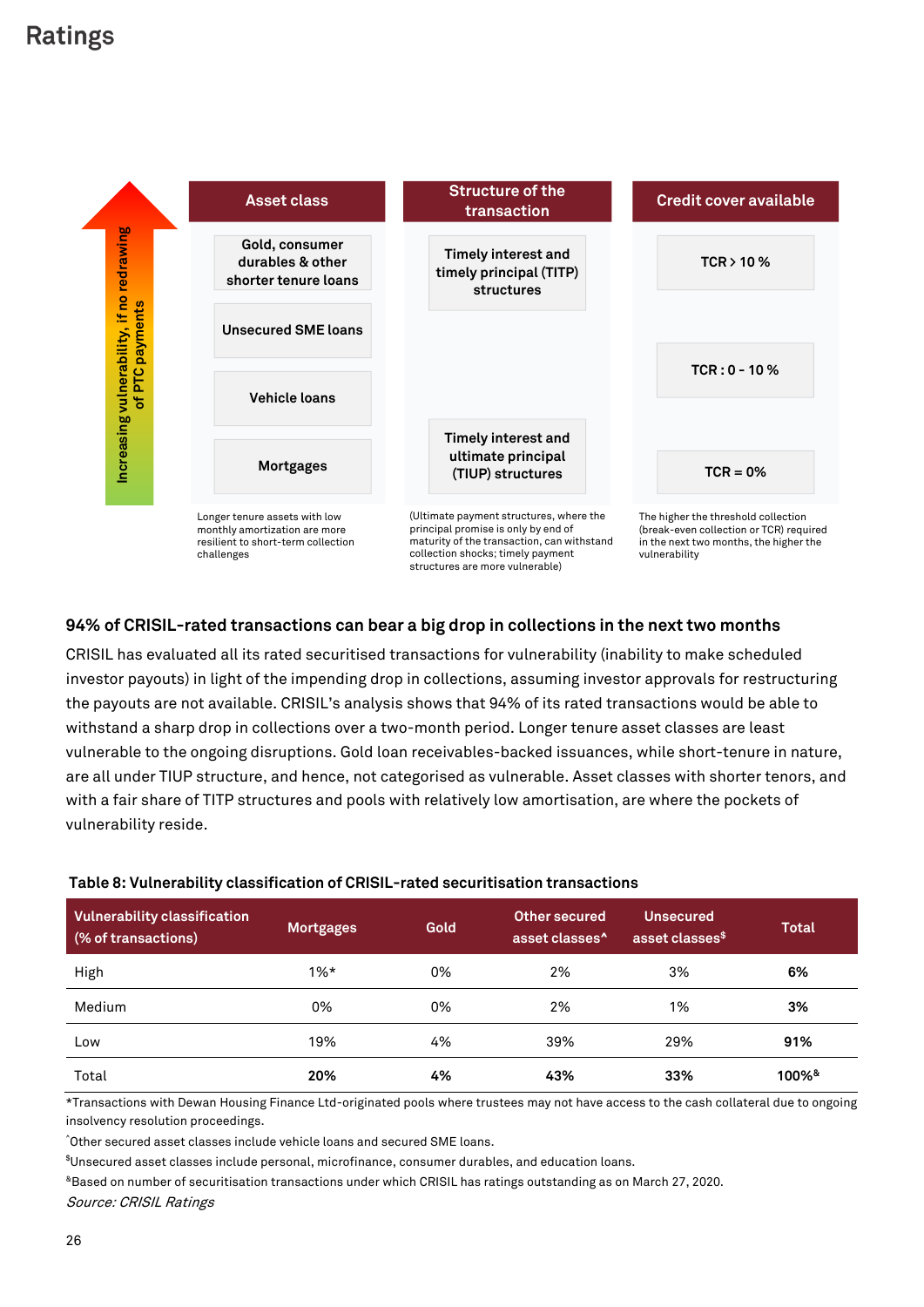#### **What lies beyond**

The trajectory of ratings on securitised instruments over the medium to longer term, i.e., beyond the next two months, would be determined by the extent of continued dip in collections, if any, in the pools due to:

- Cash flow losses to retail borrowers beyond the moratorium period due to Covid-19 and challenges on the economic front, and
- Any changes in borrowers' repayment behaviour on account of the moratorium

Unsecured asset classes such as microfinance and transaction where underlying borrowers are self-employed would be the most affected segments. CRISIL will be closely monitoring the ratings on all its rated securitisation transactions with special emphasis on those backed by receivables from more vulnerable asset classes/borrowers.

#### **Conclusion**

The Covid-19 pandemic is constantly evolving, rendering it difficult to predict or model its implications. There are several initiatives being announced by various agencies to contain the economic fallout of it.

Nevertheless, the credit outlook for first half of fiscal 2021 decidedly is negative. The rating downgrades are likely to far outnumber upgrades as India Inc learns to cope with the pandemic.

The measures from various government agencies and the central bank have provided some relief. However, the duration, spread and intensity of the pandemic will determine the adequacy of these measures, and any need for further fiscal and/or monetary stimulus.

As the lockdown is lifted, credit profiles will be back to being driven by fundamentals, as opposed to relief measures.

Steady economic recovery, bounce back in demand, and normalisation of working capital cycles are key for recovery in credit quality and different sectors will see varied levels of resilience to the business impact of the pandemic in the months ahead.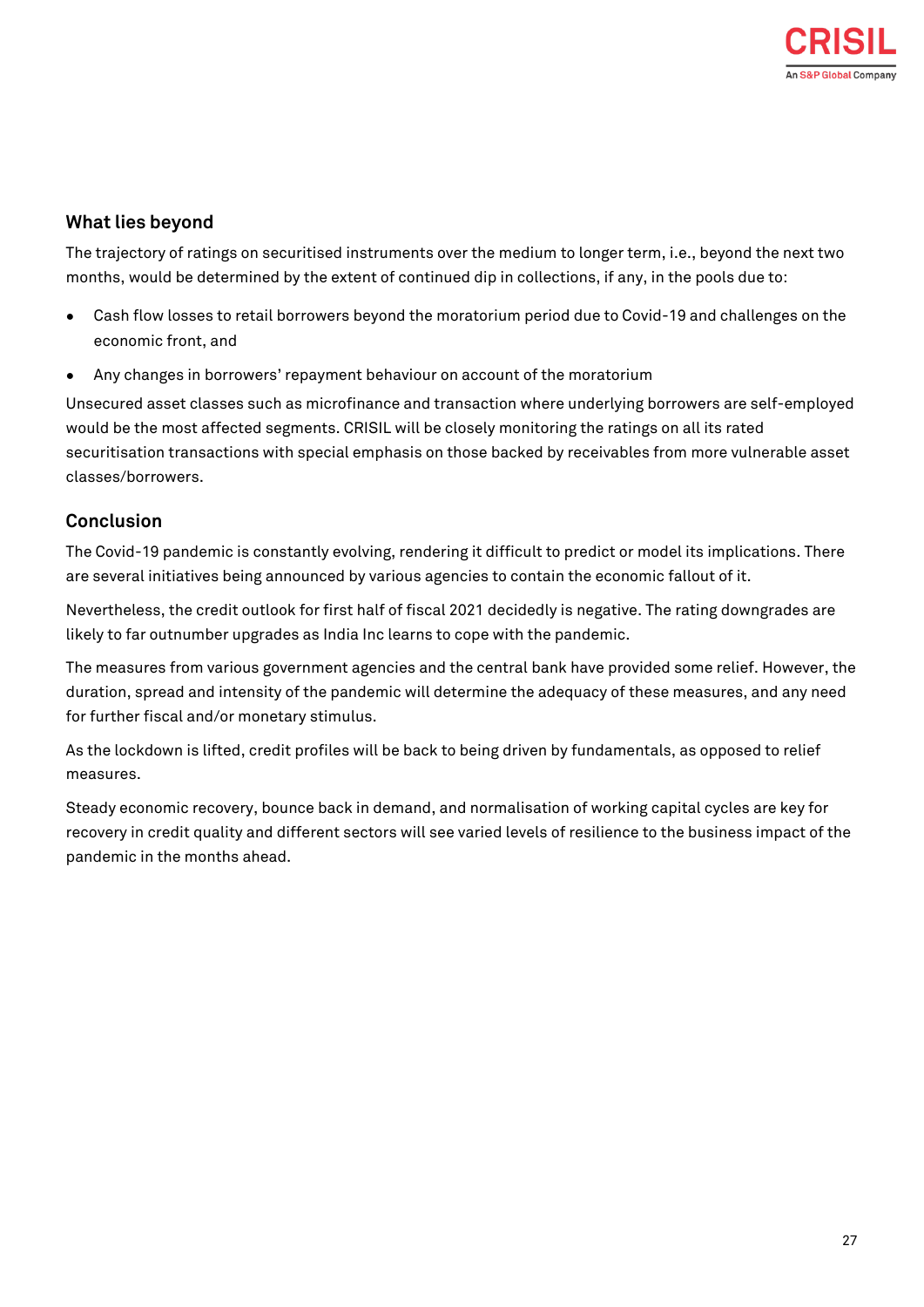# <span id="page-29-0"></span>CRISIL's ratings exhibit robust, best-in-class quality metrics in a challenging environment



**Chart 11: Trends in sharp rating changes as % of investment grade ratings**

CRISIL's quality metrics stand testimony to its analytical rigour, despite the changing credit landscape and volatile environment. In this section, we assess if CRISIL's ratings have withstood the test of time, using consistent and globally accepted performance metrics.

Backed by the highest analytical rigour, robust criteria and proactive surveillance, CRISIL's ratings have displayed best-in-class quality metrics in the Indian credit rating industry, which is evident from its lowest default rates and highest stability rates, and the lowest intensity of rating actions.

The Securities and Exchange Board of India (SEBI), in its circular dated November 13, 2018, had mandated credit rating agencies to disclose sharp rating actions in the investment grade category for securities. A sharp rating action is defined as a change of more than three notches. Intensity is calculated as sharp rating actions to the total outstanding investment grade portfolio. Intensity of CRISIL's rating actions has been the lowest in the industry for the past five years, especially for investment-grade ratings (see chart 11), with less than 1% of ratings facing rating actions exceeding three notches. It may be noted that high-intensity rating actions have been nil for the AAA category and less than 0.1% for the AA category, over the years.

**Note:** The investment-grade ratings here do not include those on securitisation transactions. Source: CRISIL Ratings